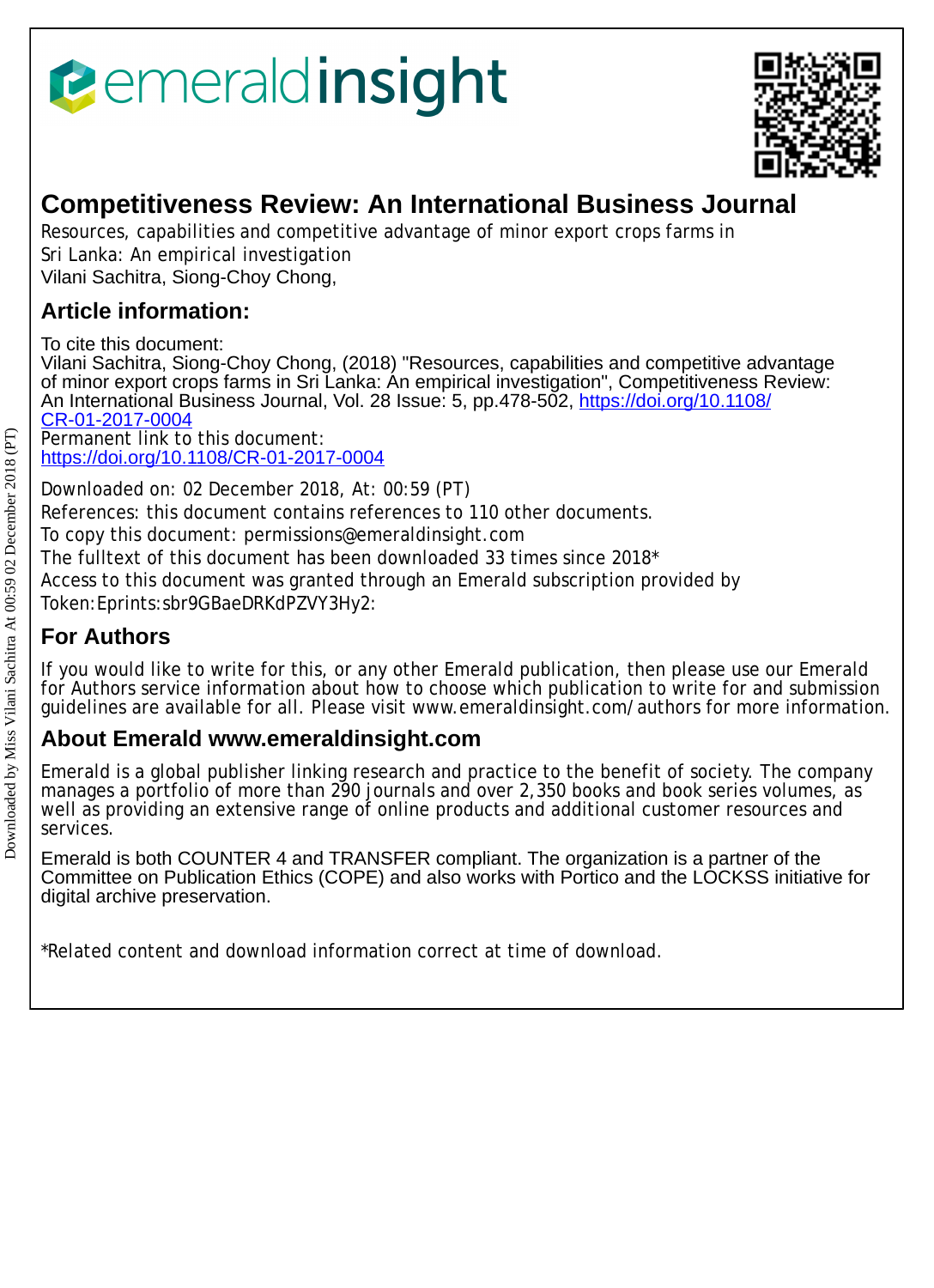CR 28,5

478

Received 6 January 2017 Revised 14 March 2017 22 May 2017 18 September 2017 Accepted 12 November 2017

## Resources, capabilities and competitive advantage of minor export crops farms in Sri Lanka

## An empirical investigation

Vilani Sachitra

Management and Science University (MSU), Selangor, Malaysia and Department of Commerce, University of Sri Jayewardenepura, Gangodawila, Sri Lanka, and

> Siong-Choy Chong Finance Accreditation Agency, Kuala Lumpur, Malaysia

#### Abstract

Purpose – The agribusiness sector has long been acknowledged as a major source of livelihood to many people in developing countries. Hence, determining the resources and capabilities influencing farm-level competitive advantage are vital to better understand and formulate appropriate strategies to increase the competitiveness ofminor export crops farms. This study aims to understand of the link between resourcescapabilities-competitive advantage for appropriate measures to be recommended to enhance the competitive position of the smallholding farms.

Design/methodology/approach – This study adopts the resource-based view in combination with dynamic capabilities. The scope comprises owners of farms who possess experience in commercial cultivation of minor export crops in Sri Lanka. A self-administrated structured questionnaire was used to collect data.

Findings – Based on the responses from 456 farm owners, results of the multiple regression analysis indicate that variables representing resources such as human assets, physical assets, financial assets, institutional capital, collective action and entrepreneurial identity; and dynamic capabilities such as organisational learning, relationship building, quality management and marketing are significantly associated with competitive advantage of the minor export crops farms. Reputation and farm process management capability are the only two insignificant variables. Taken together, the resources and dynamic capabilities investigated explain 89.3 per cent of the variation in competitive advantage, in which 82 per cent is contributed by resources.

**Originality/value** – The findings provide useful insights not only in terms of understanding the link between resources, dynamic capabilities and competitive advantage but also how resources and capabilities can be channelled and leveraged to bring about competitive advantage to the minor export crops farms. Theoretical and practical implications as well as future research directions are provided.

Keywords Resource-based view, Dynamic capabilities, Competitive advantage, Firm level, Minor export crops farms

Paper type Research paper

#### Introduction

Scholarly attention on agribusiness has increased in recent years as the sector becomes more industrialised, competitive, as well as technologically and managerially intensive ([Wilk and](#page-24-0) [Fensterseifer, 2012\)](#page-24-0). Coupled with the growing global demand for agricultural products, all these require the sector to be more competitive in the world market to reap the benefits of increased demand [\(Yercan and Isikli, 2007](#page-25-0)). These explain why competitiveness of this



Competitiveness Review: An International Business Journal Vol. 28 No. 5, 2018 pp. 478-502 © Emerald Publishing Limited 1059-5422 DOI [10.1108/CR-01-2017-0004](http://dx.doi.org/10.1108/CR-01-2017-0004)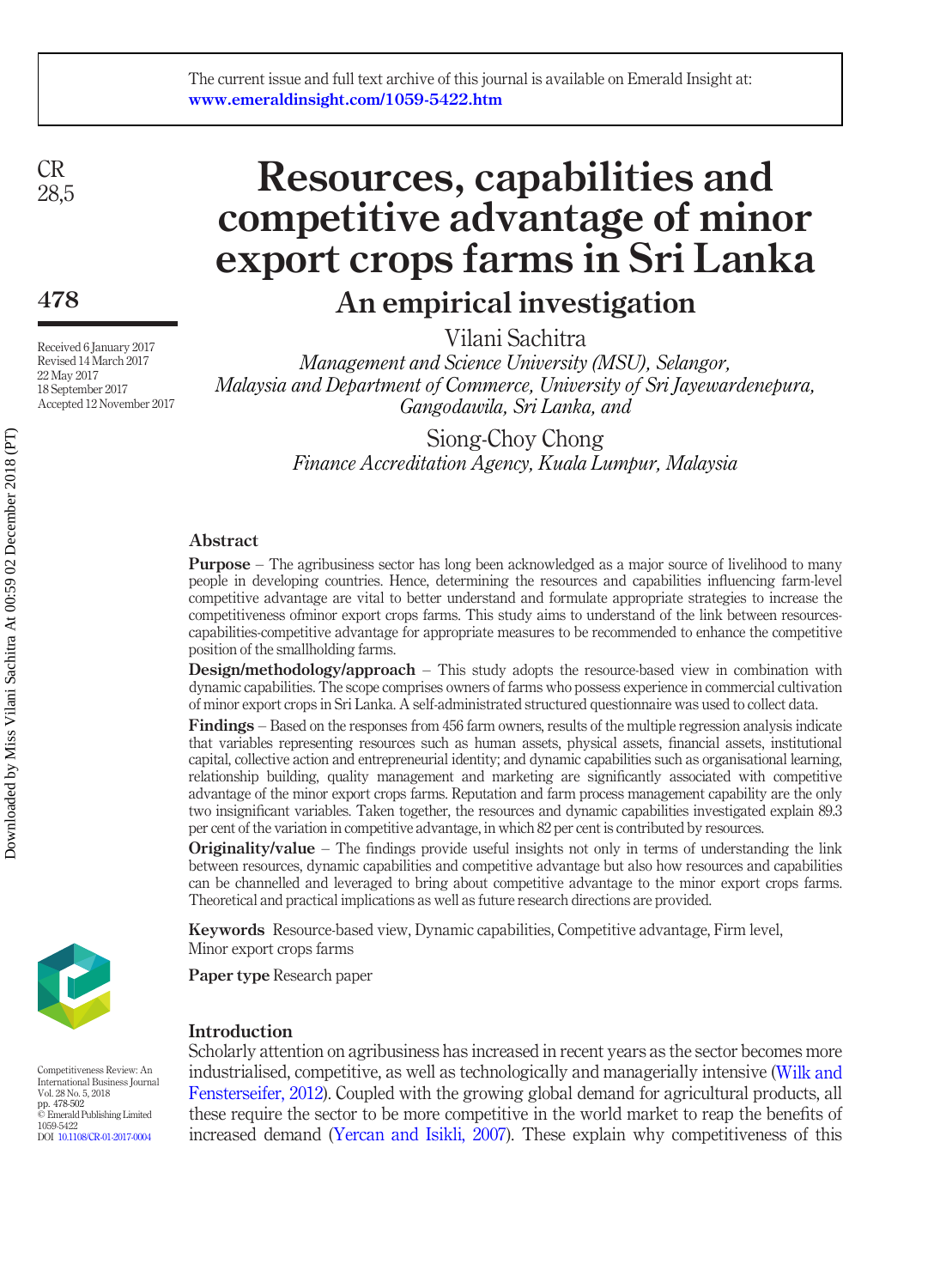sector has become an interesting area of academic study (Mann *et al.*[, 2011;](#page-22-0) [Mugera, 2012\)](#page-23-0), particularly in the developing countries ([Dziwornu, 2014;](#page-20-0) [Tálas and R](#page-24-1)ozsa, 2015). Recent literature suggests that this sector contributes significantly to enhance capital inflow, reduce trade balance deficits, create balance of payment surplus, increase employment and expand the production base of any developing nation ([Gaytán and Benita, 2014;](#page-21-0) [Nwachukwu](#page-23-1) et al., [2014\)](#page-23-1). While the agribusiness sector is recognised as a provider of major livelihood support, it is increasingly facing competitive challenges which include technological innovation and changes in global economies and climate ([Mugera, 2012\)](#page-23-0). It is apparent that the agribusiness sector needs to be more competitive if it is to meet these challenges.

The term "agribusiness" encompasses farms operating within the agricultural sector, including bulk commodities and high value fresh products [\(Ibeh, 2003](#page-21-1)). This study focuses on the minor export crops sector as it contributes to the highest foreign exchange earnings to Sri Lanka, i.e. 38.8 per cent of total agricultural products and 5.4 per cent on total export. Among the minor export crops, cinnamon, clove and pepper are the main agricultural products representing spices where 66.2 per cent of contributions toward export earnings are derived from them [\(Sachitra and Chong, 2015\)](#page-24-2). This creates an interesting research proposition to explore the competitiveness of farms growing these crops.

There are three theoretical foundations in explaining the sources of competitive advantage at the firm level, namely the structure–conduct–performance framework from industrial organisation, the resource-based view (RBV), as well as the relational perspective [\(Lages](#page-22-1) *et al.*, 2009). Of the three, the RBV is the leading theory of sources of competitive advantage [\(Barney, 1991;](#page-20-1) [Powell, 2001](#page-23-2)). The RBV is based on the economic rent concept which explains two basic maxims:

- (1) resource endowments which are heterogeneously distributed; and
- (2) capabilities which allow a firm to sustain its competitive advantage [\(Martin-de-](#page-22-2)[Castro](#page-22-2) et al., 2006).

The RBV theory suggests that firms should be heterogeneous with regard to their resources and capabilities.

Due to the growing world demand for spices, farm owners of the minor export crops are increasingly feeling the pressure of boosting the productivity of their family-owned, small-scale businesses [\(Spice Council Sri Lanka, 2014](#page-24-3)). As minor export crops producers have little or no control over their product prices as well as input prices due to the competitive nature of the market, a more practical way of achieving competitive advantage is by looking at the resources they own and the dynamic capabilities they possess [\(Sachitra and Chong, 2017\)](#page-24-4). Hence, the minor export crop sector represents a rich context in which the RBV is explored because resources and capabilities appear to be important for the success of farms [\(Sachitra](#page-24-5) et al., 2016).

A cursory review of the literature shows that there is a significant lack of published research analysing the relationships between resources, capabilities and competitive advantage in the agribusiness sector ([Baleevskikh and Galeev, 2012](#page-19-0); [Dlamini](#page-20-2) *et al.*, 2014; [Dziwornu, 2014](#page-20-0); [Gaytán and Benita, 2014](#page-21-0); [Lamprinopoulou](#page-22-3) *et al.*, 2006), more so on the minor export crops farms. The available studies related to these crops ([Sachitra and Chong,](#page-24-2) [2015;](#page-24-2) [Sachitra](#page-24-5) et al., 2016; [Sachitra and Chong, 2017\)](#page-24-4) do not capture the resources and capabilities relating to competitive advantage in detail. Hence, there is still an opportunity to research on this area where the resulting findings will allow a clearer understanding of the link between resources-capabilities-competitive advantage for appropriate measures to be recommended to enhance the competitive position of the smallholding farms.

The rest of this article is organised as follows. The literature on RBV, resources, dynamic capabilities and competitive advantage are reviewed, resulting in the formulation of a series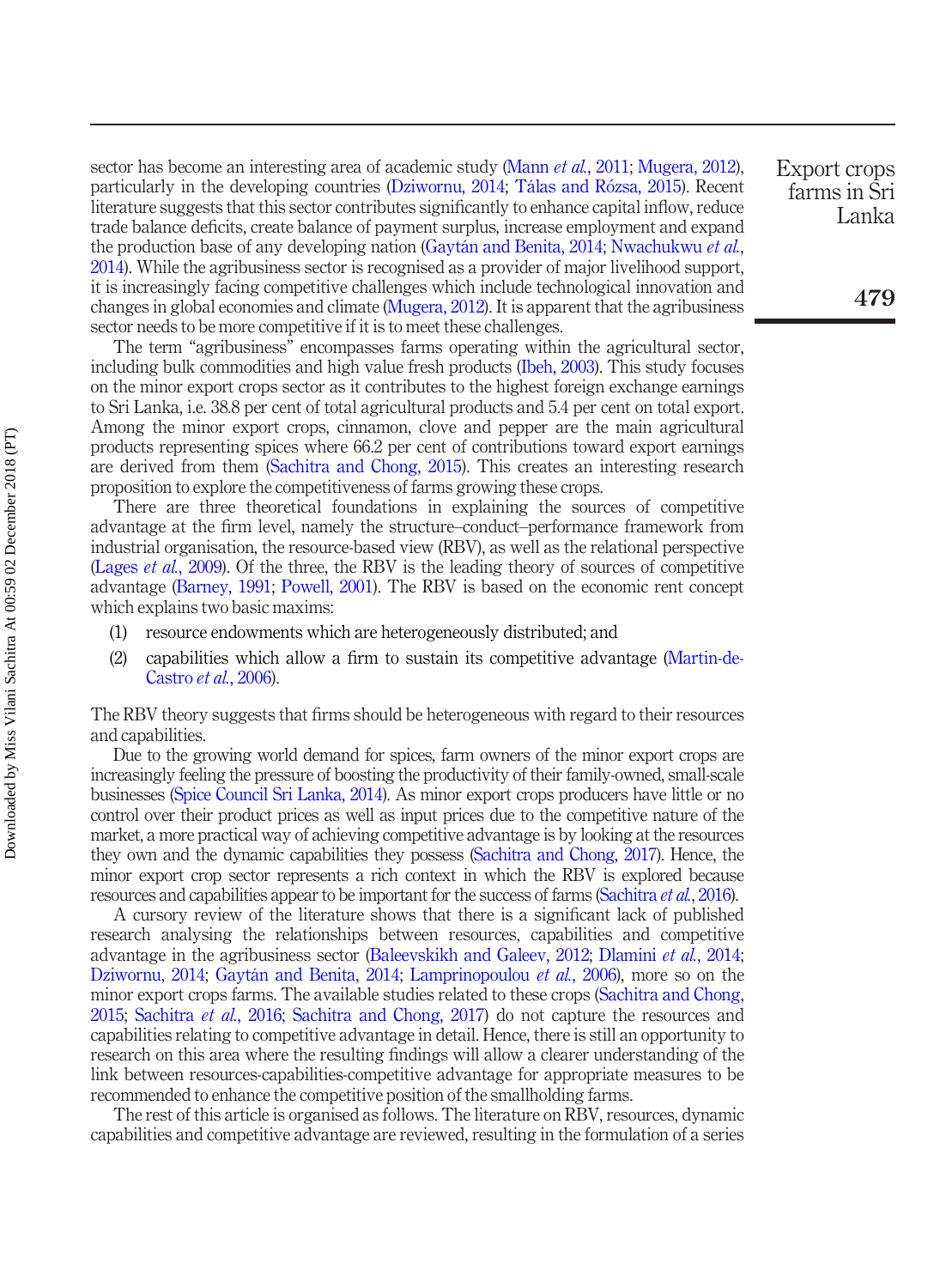of hypotheses to be tested. This is followed by the research design in terms of the methodological approach used. The results and subsequently the implications are presented before the paper is concluded with future research directions.

#### Theoretical reviews

#### Resource-based view

The RBV consists of a rich body of related theoretical tools to analyse sources of competitive advantage at the firm level ([Barney](#page-20-3) et al., 2001). For that reason, the RBV has emerged for over two decades to explain competitive advantage differences amongst firms ([Mugera,](#page-23-0) [2012](#page-23-0)). [Kortelainen and Karkkainen \(2011\)](#page-22-4) describe the RBV as a theory of rent which explains the resource market imperfections. Accordingly, the sources of competitive advantage should be valuable, rare, imperfectly imitable and non-substitutable, expressed as VRIN ([Barney, 1991](#page-20-1)). The basic tenet of the RBV is that resource heterogeneity of a firm explains performance differences between firms ([Wong and Wong, 2011\)](#page-25-1). In other words, it clearly emphasises that the resources a firm owns and the ways it controls those resources generate long-lasting competitive advantage for the firm [\(Ismail](#page-21-2) *et al.*, 2012).

According to [Newbert \(2007\),](#page-23-3) resources must be deployed to obtain competitive advantage and therefore firms must organise themselves to utilise their valuable, rare and inimitable resources . As such, the VRIN framework is renamed as the VRIO framework. To do so, the required capabilities need to be identified [\(Grant, 1996\)](#page-21-3). Similarly, [Hinterhuber \(2013\)](#page-21-4) proposes that to obtain competitive advantage, the resources and capabilities should share the traits of being valuable, rare and inimitable, and that the firm is organised to deploy sufficiently large resources to cover its fixed costs and address the unmet needs of customers. This framework, called VRIOLU, contributes to the understanding of which resources and capabilities are valuable and allows an ex-ante prediction of competitive advantage.

[Winter \(2003\)](#page-25-2) notes that there is a difference between dynamic capability and ordinary capability. If a firm keeps earning by producing and selling the same product, on the same scale to the same customers, the capabilities exercised in this firm is referred to as zero-level or ordinary capabilities. By contrast, capabilities that could change the product, production processes or customers are referred to as dynamic capabilities. Based on these theoretical underpinnings, this research focuses on resources and dynamic capabilities that could lead the minor export crops farms toward achieving competitive advantage.

#### Resources

Resources refer to the stock of available assets that are owned, controlled and used by a firm [\(Amit and Schoemaker, 1993;](#page-19-1) [Makadok, 2001;](#page-22-5) [Morgan](#page-22-6) et al., 2004; [Oliver, 1997](#page-23-4)) to develop and implement its strategies. Generally, resources can be divided into several categories such as physical, financial, human and organisational [\(Barney, 1991;](#page-20-1) [Cater and Cater, 2009;](#page-20-4) [Grant, 1991](#page-21-5); [Habbershon and Williams, 1999\)](#page-21-6).

Studies have identified different resources leading to competitive advantage. For instance, [Baleevskikh and](#page-19-0) Galeev (2012) found that people, price, non-price factors, internal factors, quality and external factors are associated with competitiveness of agricultural products in the Perm Region. [Dlamini](#page-20-2) *et al.* (2014) suggest that professional labour, input cost, public sector support and product quality affect the competitiveness of the agribusiness sector in Swaziland. [Dziwornu \(2014\)](#page-20-0) emphasises that cost, experience and capacity utilisation are the main resources which significantly affect the competitive advantage of the agribusiness sector in Ghana. In addition, [Lamprinopoulou](#page-22-3) et al. (2006), [Rao and Rogers \(2006\)](#page-23-5) and Talbot (2013) found that the driving forces of the agricultural sector consist of natural capital, human capital, financial capital, physical capital, social capital, technology, reputation and collective action.

CR 28,5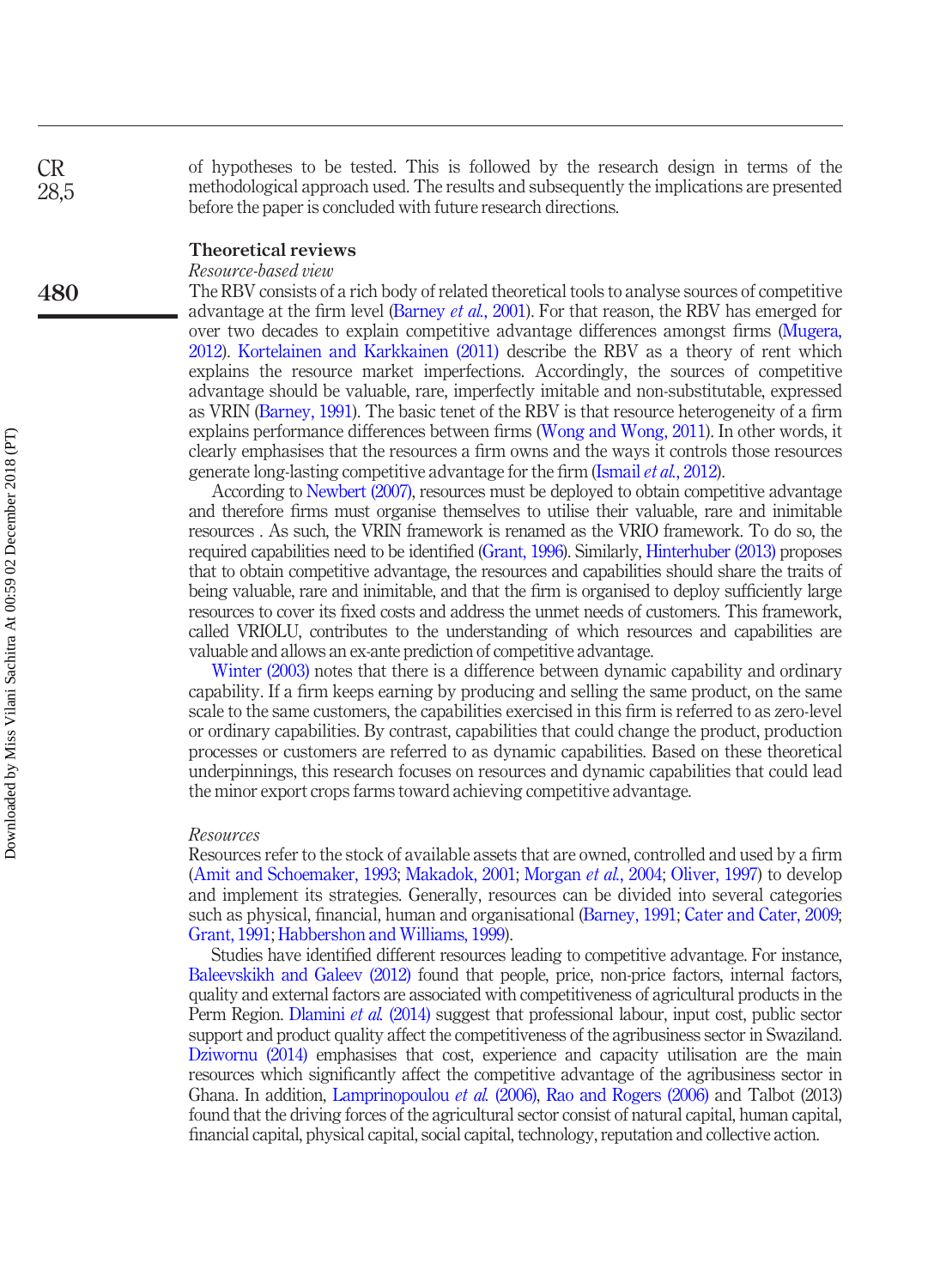As the minor export crops farms are small-scale in nature, among those resources that can affect the competitive advantage of small businesses include physical, technology, organisational factors, human, entrepreneurial identity and reputation [\(Kraja and Osmani,](#page-22-7) [2013\)](#page-22-7). This is aligned to the agricultural sustainability assessment framework ([Rao and Rogers,](#page-23-5) [2006\)](#page-23-5) which lists natural capital, human capital, financial capital, physical capital and social capital as the valuable resources of the agricultural sector. However, [Ismail](#page-21-7) et al. (2010) propose that institutional capital can also play a significant role in enhancing the competitiveness of small-scale firms. All these resources are posited as significant sources of competitive advantage to the minor export crops farms. Hence, the following hypothesis is proposed:

H1. Resources of farms significantly affect the competitive advantage of minor export crops farms in Sri Lanka.

Accordingly, this study proposes seven resources: human assets; physical assets; financial assets; institutional capital; collective action; entrepreneurial identity of farm owners; and reputation. Expert interviews conducted by the authors prior to the administration of the questionnaire survey have confirmed the importance of these resources to the minor export crops farms. [Table I](#page-4-0) describes each of the resources proposed in this study.

The following sub-hypotheses are formulated based on the identification of the seven resources:

- H1a. Human assets significantly affect the competitive advantage of minor export crops farms.
- H1b. Physical assets significantly affect the competitive advantage of minor export crops farms.
- H1c. Financial assets significantly affect the competitive advantage of minor export crops farms.
- H1d. Institutional capital significantly affects the competitive advantage of minor export crops farms.

<span id="page-4-0"></span>

| Resource type                 | Description                                                                                                                                          | Source(s)                                                          |                                                 |
|-------------------------------|------------------------------------------------------------------------------------------------------------------------------------------------------|--------------------------------------------------------------------|-------------------------------------------------|
| Human asset<br>Physical asset | Experience, intelligence and training of employees<br>Plant and equipment, geographical location, access to raw<br>materials and the technology used | <b>Barney</b> (1995)                                               |                                                 |
| Financial asset               | Debt, equity and retained earnings                                                                                                                   |                                                                    |                                                 |
| Institutional capital         | Unique resource that the farm acquires from its institutional<br>environment like government programmes                                              | Lu <i>et al.</i> (2010)<br>Kata and Zajac<br>(2007)                |                                                 |
| Collective action             | Actions of group members to share market knowledge, sell<br>together and develop business opportunities                                              | Gyau et al. (2014)                                                 |                                                 |
| Entrepreneurial identity      | Entrepreneurial traits related to risk taking, growth<br>orientation and innovativeness                                                              | Ridha and<br>Wahyu (2017)<br>Vesala et al.<br>(2007)               |                                                 |
| Reputation                    | Opinions of stakeholders regarding the products, services and<br>processes of the farm                                                               | Dlamini et al.<br>(2014)<br>Perez-Cabanero<br><i>et al.</i> (2012) | Table I.<br>Resources proposed<br>in this study |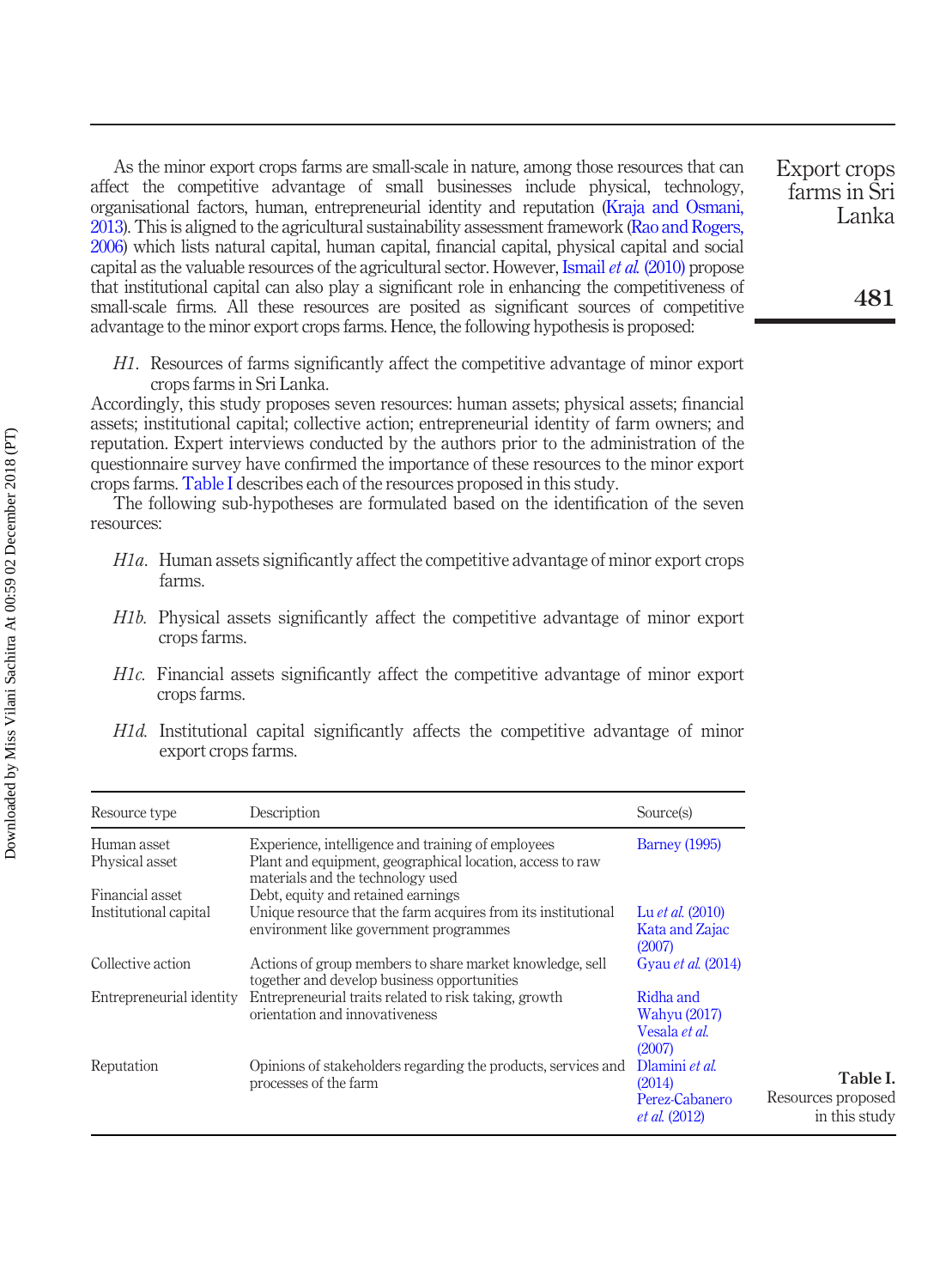- H<sub>1e</sub>. Collective action significantly affects the competitive advantage of minor export crops farms.
	- H1f. Entrepreneurial identity significantly affects the competitive advantage of minor export crops farms.
- H1g. Reputation significantly affects the competitive advantage of minor export crops farms.

Based on the premises that there is a possibility of obtaining competitive advantage if farms are heterogeneous in terms of controlling and deploying their resources, scholars have extended the RBV with an understanding of dynamic capabilities ([Eisenhardt and Martin,](#page-20-6) [2000](#page-20-6)) where farms can control and deploy the same resources differently based on their capabilities to achieve competitive advantage (Lu *et al.*[, 2010](#page-22-8)). This calls for the examination of the dynamic capabilities of minor export crops farms.

#### Dynamic capabilities

Dynamic capabilities are defined as the ability of a firm to perform a productive task repeatedly, which relates either directly or indirectly to its capacity for creating value through effecting the transformation of inputs into outputs [\(Grant, 1996](#page-21-3)) and reconfiguring internal and external competences to address the rapidly changing environment [\(Teece,](#page-24-7) [2007](#page-24-7)). [Kortelainen and Karkkainen \(2011\)](#page-22-4) define dynamic capability as a process that changes the resource configurations of firms. As such, dynamic capabilities are rooted in the resources and processes of firms that are difficult to observe and imitate ([Makadok, 2001\)](#page-22-5), hence becoming a source of competitive advantage. Thus, the following hypothesis is proposed:

H2. Dynamic capabilities of farms significantly affect the competitive advantage of minor export crops farms in Sri Lanka.

Literature has identified a number of conceptualisations of different capabilities ([Agada,](#page-19-2) [2014](#page-19-2); [Grant, 1996](#page-21-3); Ismail et al.[, 2012;](#page-21-2) Lages et al.[, 2009;](#page-22-1) Lu et al.[, 2010](#page-22-8); [Talbot, 2013\)](#page-24-8), categorised as cross-functional, broad-functional, activity-related, specialised, organisational learning, core competences, organisational integration, alliance-building, product development, informational and technological capabilities, market linking, marketing and management-related capabilities. These capabilities define how resources are controlled, configured and deployed.

Within the agribusiness sector, [Agada \(2014\)](#page-19-2) identifies several important capabilities of farms. They include:

- learning capability with regard to planting, land preparation and harvesting;
- investment capability with regard to labour, fertilisers, packaging and transportation;
- process and technical capability in terms of weeding practices, soil preparation and fertiliser utilisation;
- linkage capability; and
- strategic marketing capability.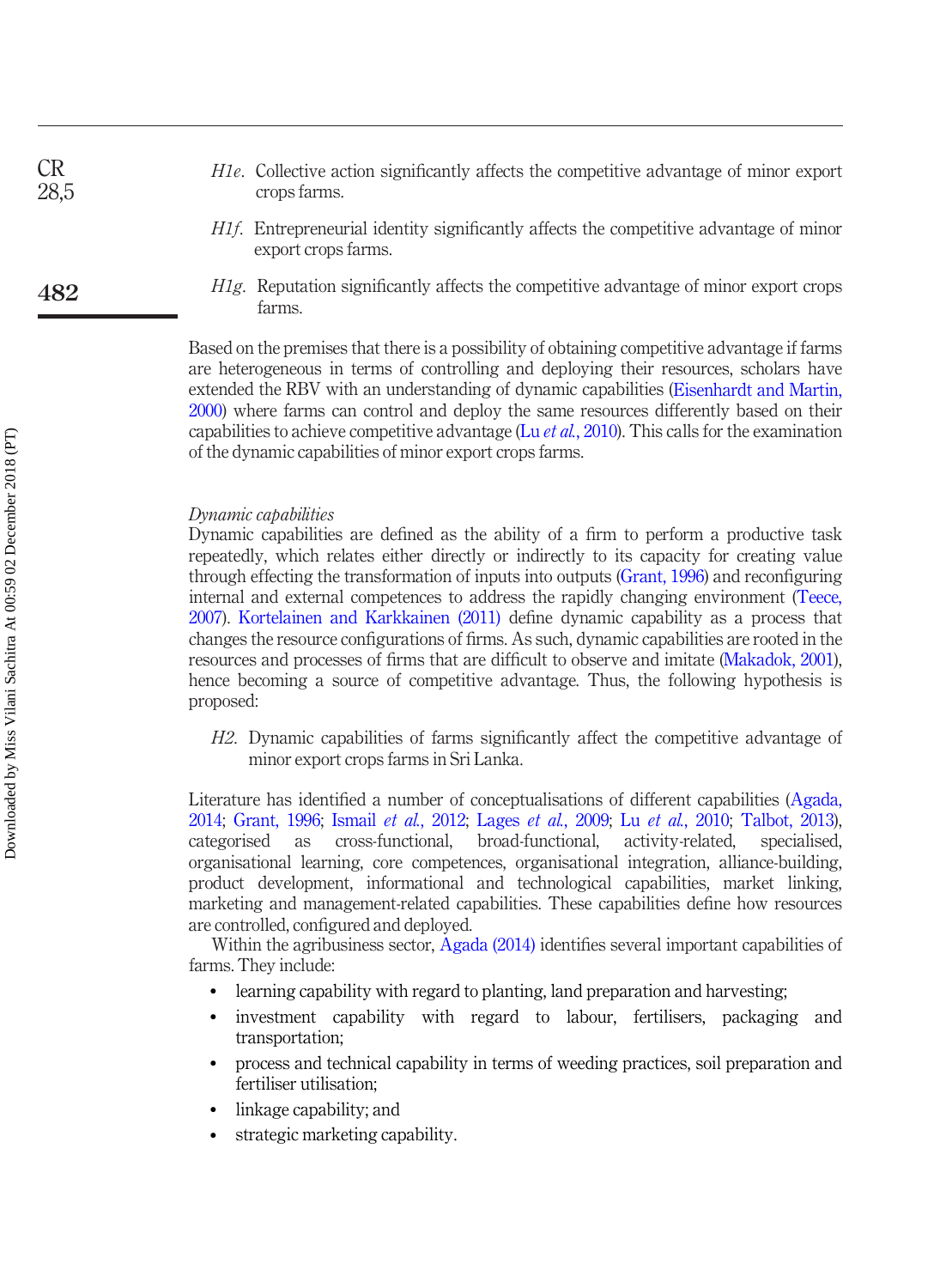This study proposes five capabilities that are consistent with Grant'[s \(1996\)](#page-21-3) dynamic capability model: Export crops farms in Sri

- (1) organisational learning;
- (2) relationship building;
- (3) quality management;
- (4) farm process management; and
- (5) marketing capability.

Likewise, these capabilities were determined to be the more significant ones after consultation with experts. [Table II](#page-6-0) describes these dynamic capabilities.

On the basis of the five dynamic capabilities, the following sub-hypotheses are formulated:

- H2a. Organisational learning capability significantly affects the competitive advantage of minor export crops farms.
- H<sub>2b</sub>. Relationship building capability significantly affects the competitive advantage of minor export crops farms.
- H2c. Quality management capability significantly affects the competitive advantage of minor export crops farms.
- H2d. Farm process management capability significantly affects the competitive advantage of minor export crops farms.
- H2e. Marketing capability significantly affects the competitive advantage of minor export crops farms.

#### Competitive advantage

The concept of competitive advantage is widely used in modern economic literature to evaluate the patterns of trade and specialisation of firms in commodities which possess

<span id="page-6-0"></span>

| Capability type         | Description                                                                                                                                                                                                                     | Source(s)                                        |                                                     |
|-------------------------|---------------------------------------------------------------------------------------------------------------------------------------------------------------------------------------------------------------------------------|--------------------------------------------------|-----------------------------------------------------|
| Organisational learning | Ability to develop knowledge that facilitates changes in<br>the behaviour of employees for the production process to<br>function                                                                                                | I <sub>small</sub> (2013)<br>Lages et al. (2009) |                                                     |
| Relationship building   | Ability to share information, communication and develop Lages <i>et al.</i> (2009)<br>long-term relationships with stakeholders such as with<br>other farms, customers, competitors, government and<br>other authorised parties |                                                  |                                                     |
| Quality management      | Ability to design, develop and produce products to fulfil<br>customer requirements                                                                                                                                              | Lages <i>et al.</i> (2009)                       |                                                     |
| Farm process management | Integration of a set of tasks performed by a farm to<br>enhance its output through efficient use of its technology<br>(in control of cost, harvesting and record keeping) and<br>flow of materials (fertilizers and ideas)      | Nath <i>et al.</i> (2010)                        |                                                     |
| Marketing               | Ability to market the product [yield] by gathering<br>knowledge of customers and competitors, integrating<br>markets and pricing effectiveness                                                                                  | DeSarbo et al. (2007)                            | Table II.<br>Capabilities proposed<br>in this study |

483

Lanka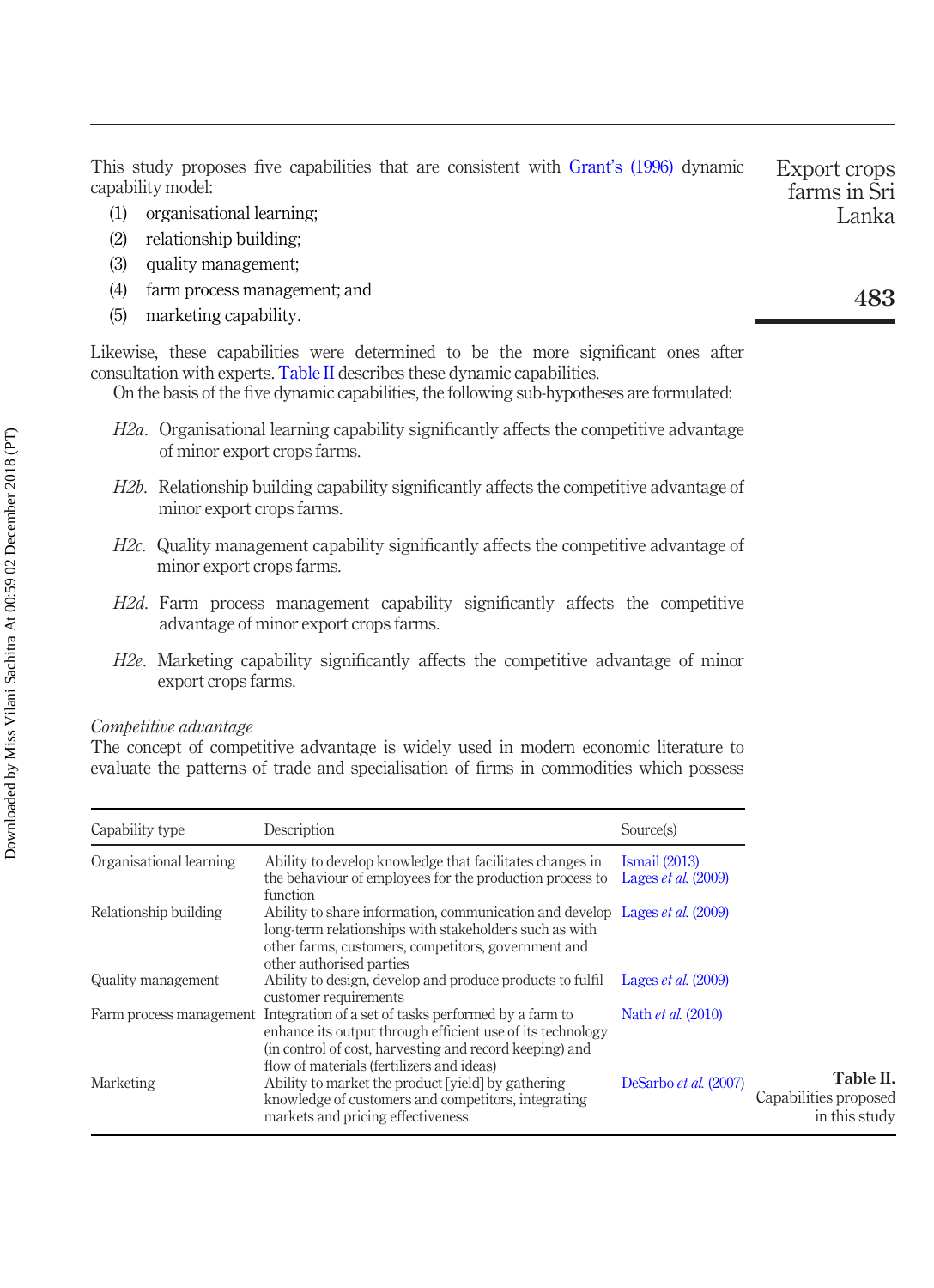competitive advantage (Cho et al.[, 2016](#page-20-8); [Gonçalves](#page-21-10) et al., 2015; [Saboniene, 2009](#page-23-9)). [Porter](#page-23-10) [\(1985\)](#page-23-10) defines competitive advantage as the value a firm is able to create for its buyers that exceeds its cost of production. Although competitive advantage could occur at international, regional, national, industry or even firm levels, firm- or institutional-level competitive advantage has received the greatest attention from researchers and practitioners [\(Akpinar](#page-19-3) et al.[, 2017](#page-21-11); [Arslan and Tatlidil, 2012](#page-19-4); Hanafi et al., 2017; [Kharub and Sharma, 2017](#page-22-10); [Porter,](#page-23-11) [1990](#page-23-11)).

Firm level competitive advantage can be defined as the ability to offer products and services that meet or exceed customer values currently offered by its rivals, substitutes and possible market entrants [\(Bhuiyan, 2011](#page-20-9); [Kennedy](#page-22-11) et al., 1997; [Martinez](#page-22-12) et al., 2014; [Porter,](#page-23-11) [1990](#page-23-11); [Srivastava](#page-24-9) et al., 2006). This study defines competitive advantage as a specific approach of using resources and dynamic capabilities to keep a minor export crops farm separate from its competitors and to keep it active and growing.

Nevertheless, the conceptualisation and measurement of competitive advantage at the firm level still generates controversial discussion in the field of management. In prior studies, competitive advantage dealt with the variables of value and quality, which could be listed as cost-based, product-based and service-based (Ismail et al.[, 2012\)](#page-21-2). Based on the variables recommended by Li et al. [\(2006\)](#page-22-13), [Newbert \(2008\)](#page-23-12) and Thatte (2007), competitive advantage of agribusiness farms can be operationalised using price, quality, delivery dependability, time to market and exploiting market opportunities. Hence, the present study measures competitive advantage of minor export crops farms based on the five variables. The five variables were operationalised with 18 measurement items measured on a fivepoint Likert-scale, ranging from strongly disagree and strongly agree.

#### Methodology

#### Sample and data

The scope of this study includes entities with experience in the commercial cultivation of three minor export crops, namely, cinnamon, pepper and clove. Their importance is reflected in their significant contributions in terms of total agricultural exports as well as total minor agricultural exports to the Sri Lankan economy. In addition, this study considers three crops instead of one to increase the observed variances as well as to strengthen the generalisability of findings.

At present, the minor export crops cover 14 districts[\[1\]](#page-19-5) in Sri Lanka [\(Census and Statistic](#page-20-10) [Department, 2014\)](#page-20-10). As commercial cultivation is concentrated along in the highest growing districts, the study first identified the two highest growing districts of each of the three crops, i.e. cinnamon in the districts of Galle and Matara, clove in the districts of Kandy and Kegalle, and pepper in the districts of Kandy and Matale, to form the population frame. Subsequently, the two highest growing District Secretarial Divisions (DSDs) of each of the two selected districts were determined. There are 26,413 households (farms) in the target population. According to [Sekaran \(2010\)](#page-24-10), the sample size for this target population is 380. However, the study selected 152 households for each crop, which made up a total of 456 farm owners. To obtain an adequate sample, the proportionate stratified random sampling technique was used with respect to the DSDs, taking the cue from other empirical studies [\(Dlamini](#page-20-2) et al., 2014; [Hchaichi and Ghodbane, 2014](#page-21-12); [Ismail](#page-21-2) et al., 2012). The farm owners constitute the units of analysis.

The majority of respondents are more than 50 years old with 10 to 20 years of farming experience. This enables them to provide adequate and meaningful responses to the study. In addition, the majority of them also reported the use of less than 5 acres of land to cultivate the crops, indicating the small-scale nature of their ventures.

CR 28,5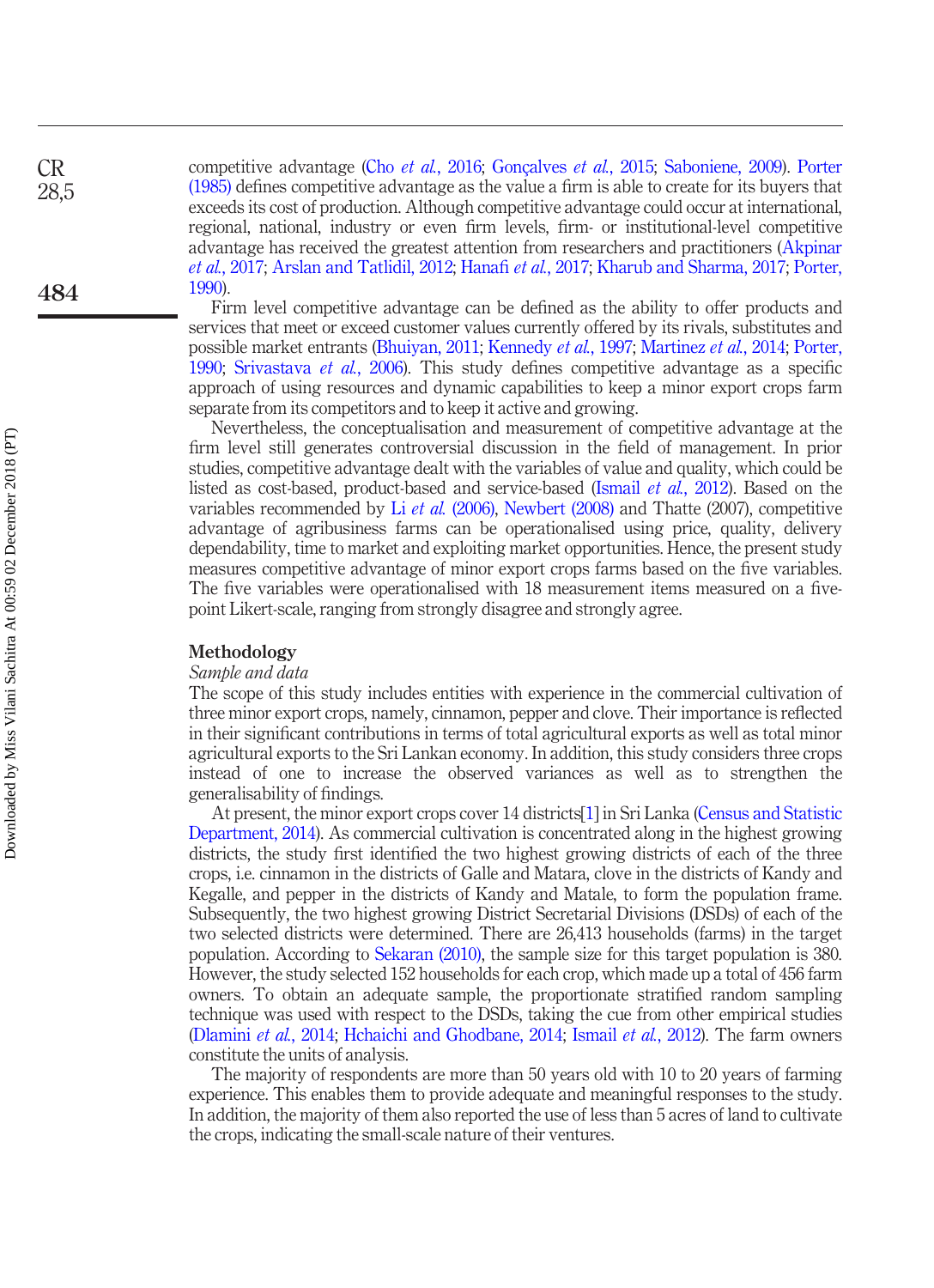#### Variables and measures

After reviewing the literature, expert interviews were conducted with three academics and two industry experts in order to understand the nature of resources and dynamic capabilities related to the competitiveness of minor export crops farms. This resulted in the identification of seven resources [\(Table I](#page-4-0)) and five capabilities [\(Table II](#page-6-0)). A self-administered structured questionnaire was used to collect data. The survey was administered in December 2015 and ended in April 2016 when data have been collected from the 456 farm owners.

The survey questionnaire comprises a total of 80 items ([Table III\)](#page-9-0). These included three categorical items which were used to solicit demographic information from the owners of the minor export crops farms such as age, experience in farming and size of land used to cultivate the three crops. The remaining 77 items representing the three constructs (resources, capabilities and competitive advantage) and their associated variables were measured on a continuous, itemised rating scale (five-point Likert-scale) with end points of strongly disagree and strongly agree. Such itemised rating scale is frequently used in business research ([Sekaran and Bougie, 2010](#page-24-11)).

The questionnaire was reviewed by several academics with relevant expertise to ensure comprehensiveness and clarity. The questionnaire was then translated into the Sinhala language in order to avoid any language barrier affecting the responses. The translated questionnaire was re-tested on three academic staff and three farmers to ensure no translational errors.

#### Data analysis methods

This study follows two primary procedures:

- (1) the assessment of the adequacy of the measurement items; and
- (2) the assessment of the hypotheses constructed.

To assess the adequacy of the measurement items, individual-item reliability, construct reliability, discriminant validity and multicollinearity were tested. For the second procedure, correlation analysis was used to examine the association amongst variables in this study. This is followed by the multiple regression analysis which was used to test the hypotheses (Hair *et al.*[, 2010\)](#page-21-13). Analysis of variance (ANOVA) was also carried out to control for the types of crops and locations of farms.

#### Findings

#### Assessment of adequacy of measurement

Factor analysis was applied using principal axis factoring method for data reduction and purification of the items under each variable of the study. As there are latent variables measured through the itemised rating scale (five-point Likert scale), the principal axis factoring method must be used in extraction (Leech *et al.*[, 2005](#page-22-14), p. 76). The Kaiser–Meyer– Oklin (KMO) measure of sample adequacy was used to determine the appropriateness of factor analysis. Generally, a KMO measure of 0.50 or higher indicates the appropriateness of factor analysis ([Malhotra and Birks, 2006](#page-22-15)), and that factor loadings with values above 0.70 are acceptable [\(Barclay](#page-20-11) et al., 1995). [Table IV](#page-11-0) shows that the KMO measure of the variables were greater than 0.50 ( $p < 0.05$ ) and that the Bartlett's test of sphericity showed a significant level ( $p < 0.001$ ), indicating the appropriateness of factor analysis. The loadings of the items on their corresponding variables ranged from 0.703 to 0.874 (greater than 0.50). Hence, none of the items were dropped from analysis.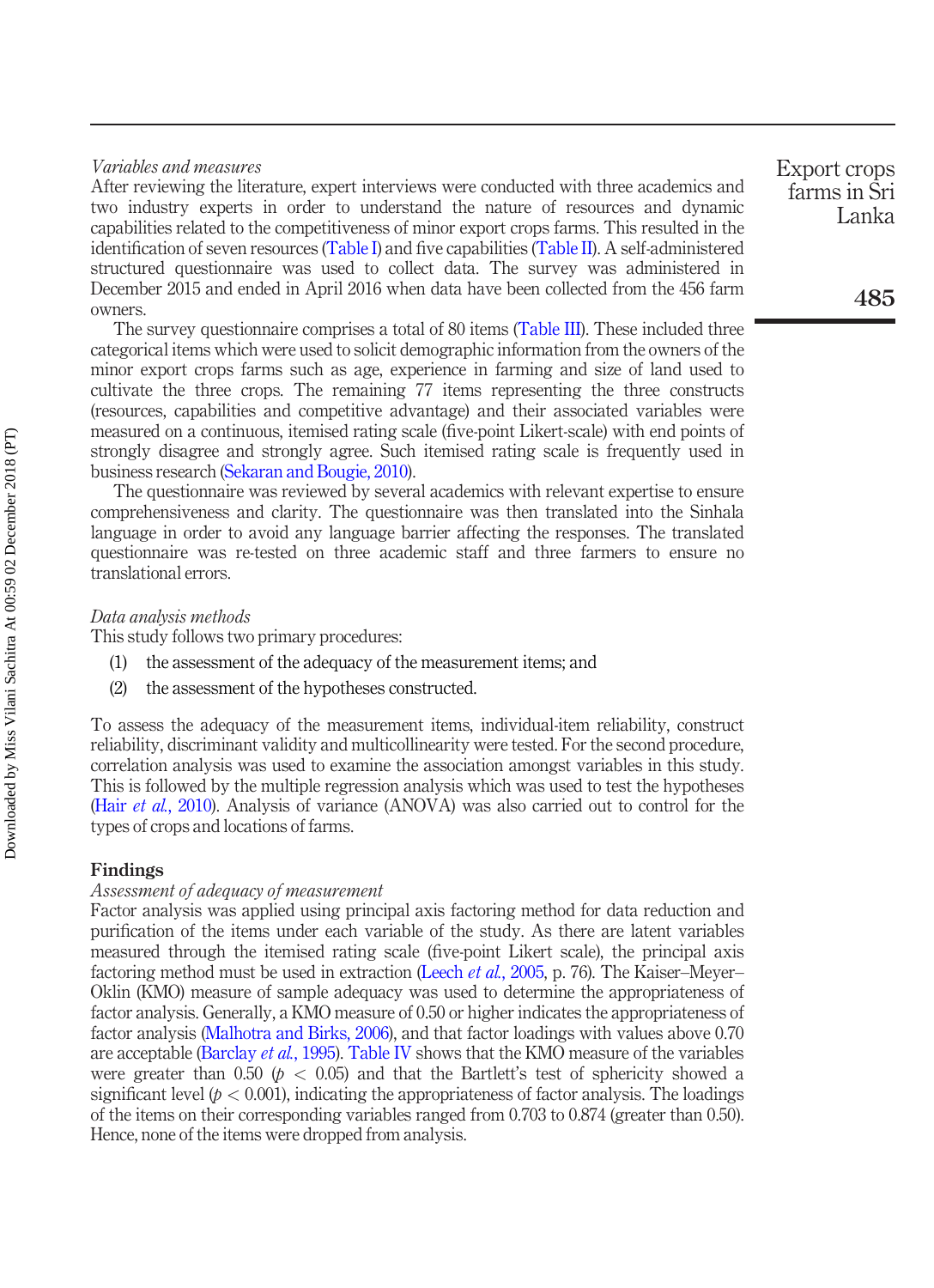<span id="page-9-0"></span>

| <b>CR</b>                                       |           |                                                                          |                                                                                                                                                                                                                                                                         |                                                                                                                       |
|-------------------------------------------------|-----------|--------------------------------------------------------------------------|-------------------------------------------------------------------------------------------------------------------------------------------------------------------------------------------------------------------------------------------------------------------------|-----------------------------------------------------------------------------------------------------------------------|
| 28,5                                            | Construct | Variable                                                                 | Measurement items                                                                                                                                                                                                                                                       | Source                                                                                                                |
| 486                                             | Resources | Human assets<br>(HA)                                                     | <b>Experienced</b> employees<br>Employees come up with new ideas<br>Trusted employees<br>Employees are dedicated towards their work<br>Employees are capable of carrying out their own                                                                                  | Ismail $et$ al. $(2012)$<br>Voulgaris et al. (2013)                                                                   |
|                                                 |           | Physical assets<br>(PA)                                                  | work without supervision<br>Acquire suitable raw materials<br>Adequate farming equipment                                                                                                                                                                                | Ismail et al. $(2012)$<br>Habbershon and<br>Williams (1999)                                                           |
|                                                 |           | Financial<br>assets $(FA)$                                               | Adequate harvesting equipment<br>Located at favourable geographical location<br>Farm developed fertiliser<br>Adequate money to devote to farm operational<br>activities                                                                                                 | Morgan et al. (2004)<br>Voulgaris et al.<br>(2013)<br>Ismail et al. $(2012)$                                          |
|                                                 |           |                                                                          | Adequate money to buy capital equipment                                                                                                                                                                                                                                 | Habbershon and<br>Williams (1999)                                                                                     |
|                                                 |           | Institutional<br>capital $(IC)$                                          | Get loans from banks<br>Get loans from informal channels<br>Get low interest rates for credit capital<br>Government offers subsidy<br>Government conducts workshops to improve quality<br>Divisional Agricultural Officer gives advice and<br>guidance                  | Morgan et al. (2004)<br>Voulgaris et al.<br>(2013)<br>Lu et al. (2010)<br>Kata and Zajac (2007)<br>Gyau et al. (2014) |
|                                                 |           | Collective<br>action (CAc)                                               | Regular meetings with the Divisional Agriculture<br>Officer<br>Government supports for identifying customers<br>Trading partners share market information<br>Trading partners discuss production issues<br>Shared credit facilities with other farmers are<br>available | Lu et al. (2010)<br>Gyau et al. (2014)<br>Lamprinopoulou et al.<br>(2006)                                             |
|                                                 |           | Reputation<br>(REP)                                                      | Trading partners assist to find new customers<br>Other farmers share business knowledge<br>Good reputation about product(s)<br>Maintain our good reputation of product(s) over last<br>five years<br>Customers value farm reputation<br>Employees value farm reputation | Habbershon and<br>Williams (1999)<br>Perez-Cabanero et al.<br>(2012)                                                  |
|                                                 |           | identity (ENT)                                                           | Entrepreneurial Do not avoid taking risk<br>More careful with risk-taking<br>Try to expand my business<br>Prefer to keep doing things the way familiar with                                                                                                             | Carter (1998)<br>Vesala et al. (2007)                                                                                 |
|                                                 |           | Capabilities Organisational<br>learning<br>capability<br>O <sub>CL</sub> | Do not believe in success without risk-taking<br>Employees openly discuss mistakes<br>Employees help each other to learn<br>Employees learn through activities<br>Invest in new ideas from employees<br>Able to devote employees commitment towards the                 | Lages <i>et al.</i> (2009)<br>Vorhies and Morgan<br>(2005)                                                            |
| Table III.<br>Measurement items<br>of the study |           | Relationship<br>building                                                 | goal(s) of farm<br>Openly communicate with employees<br>Openly communicate with customers                                                                                                                                                                               | Ngugi et al. (2010)<br>Lages <i>et al.</i> (2009)<br>( <i>continued</i> )                                             |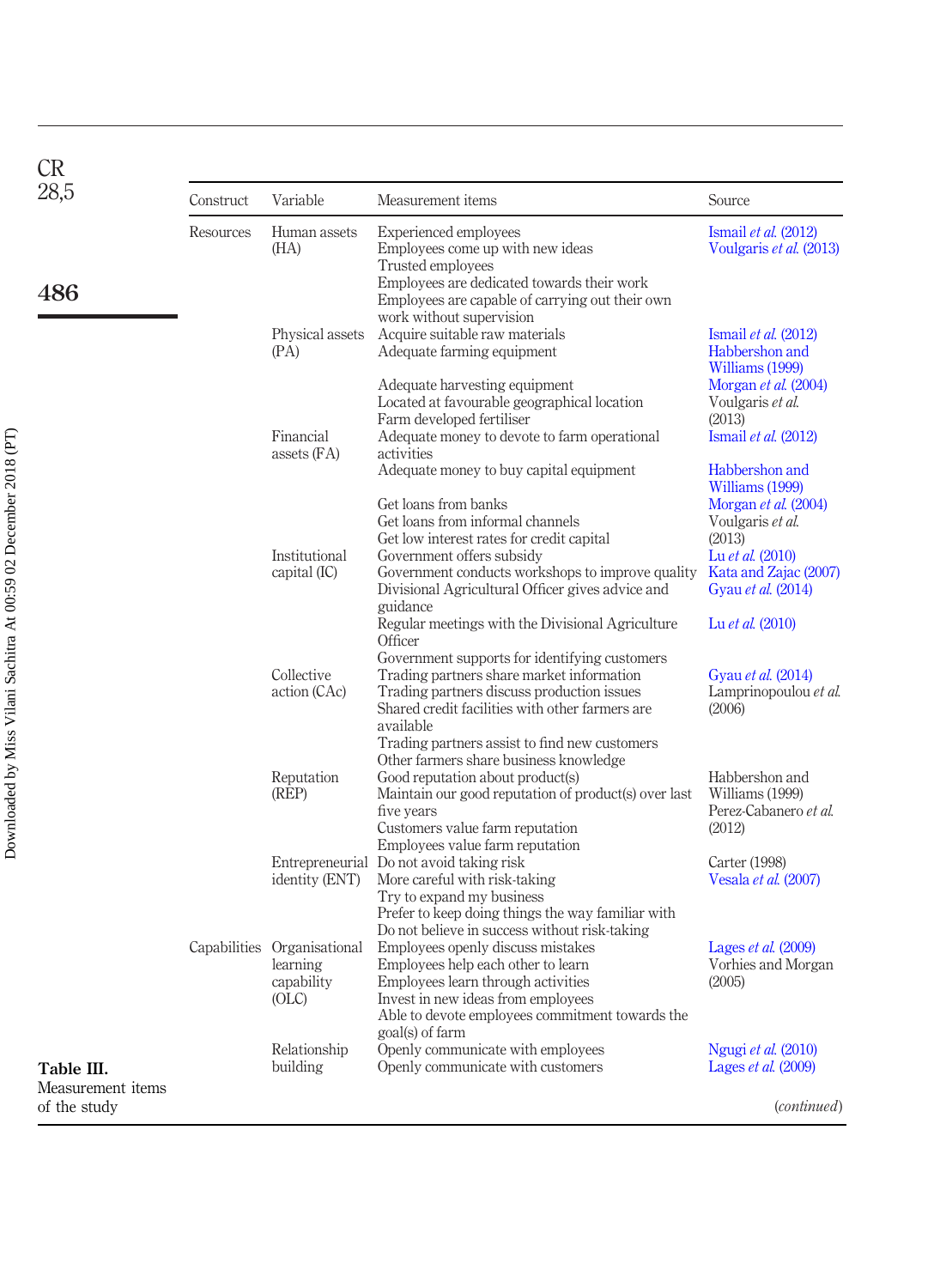| Construct                               | Variable                                           | Measurement items                                                                                                                                                                                                                                                                                                                                       | Source                                                                                   | Export crops<br>farms in Sri |
|-----------------------------------------|----------------------------------------------------|---------------------------------------------------------------------------------------------------------------------------------------------------------------------------------------------------------------------------------------------------------------------------------------------------------------------------------------------------------|------------------------------------------------------------------------------------------|------------------------------|
|                                         | capability<br>(RBC)                                | Maintain close relationship with agricultural<br>supportive institutions<br>Able to share financial assistances with other                                                                                                                                                                                                                              |                                                                                          | Lanka                        |
|                                         | Quality<br>management<br>capability<br>(QMC)       | farmers<br>Build relationship for identifying market<br>opportunities<br>Have clear quality goal of product(s)<br>Comply with the specific cultivating standards<br>imposed by the Agricultural Department<br>Practice environmental friendly operations to<br>improve product quality<br>Employees are well aware about maintaining<br>product quality | Lages <i>et al.</i> (2009)<br>Lakhal (2009)<br>lie <i>et al.</i> $(2013)$                | 487                          |
|                                         | Farm process<br>management<br>capability<br>(FPMC) | Manage to maintain quality raw material suppliers<br>Able to control the cost of fertiliser<br>Adapt timely harvesting<br>Maintain financial records (cost and income)<br>properly<br>Able to gather employees ideas when making farm's<br>decisions<br>Encourage environmental friendly cultivation                                                    | DeSarbo et al. (2007)<br>Nath et al. (2010)                                              |                              |
|                                         | Marketing<br>capability (MC)                       | practices<br>Have knowledge of customers<br>Have knowledge of competitors<br>Develop pricing programmes<br>Discover strategies and tactics of other farmers<br>Monitor prices and price changes of competitors                                                                                                                                          | DeSarbo et al. (2007)<br>Forsman (2000)<br>Morgan et al. (2009)<br>Ngo and O'cass (2012) |                              |
| Competitive Price<br>advantage<br>(CAd) |                                                    | Offer competitive price<br>Able to offer price as low as other farmers<br>Able to offer price lower than other farmers                                                                                                                                                                                                                                  | Li et al. (2006)<br><b>Thatte (2007)</b><br>Newbert (2008)                               |                              |
|                                         | Quality                                            | Able to compete based on our product quality<br>Offer products that are highly reliable<br>Offer products that are very durable<br>Offer high quality products to customers                                                                                                                                                                             | Sachitra (2016)                                                                          |                              |
|                                         | Delivery<br>Dependability                          | Deliver customer orders on time<br>Provide dependable delivery<br>Deliver the kind of product needed by customers<br>Deliver product to market quickly                                                                                                                                                                                                  |                                                                                          |                              |
|                                         | Time-to-market<br>Exploiting                       | Time-to-market lower than industry average<br>Product delivery time is lower than other farmers<br>Able to expand customer base than other farmers                                                                                                                                                                                                      |                                                                                          |                              |
|                                         | market<br>Opportunities                            | Able to expand supplier base than other farmers<br>Able to access financial resources than other farmers<br>Able to obtain human resources than other farmers<br>Able to access capital goods than other farmers                                                                                                                                        |                                                                                          | Table III.                   |

In addition, the reliability of variables was also assessed by examining their internal consistency values through computing the construct reliability  $(<0.90$ ), average variance extracted (AVE) (<0.50) and Cronbach's Alpha values (<0.70) (Hair [et al.](#page-21-13), [2010;](#page-21-13) [Vinayan](#page-24-13) et al., 2012). The results in [Table IV](#page-11-0) show that the construct reliability,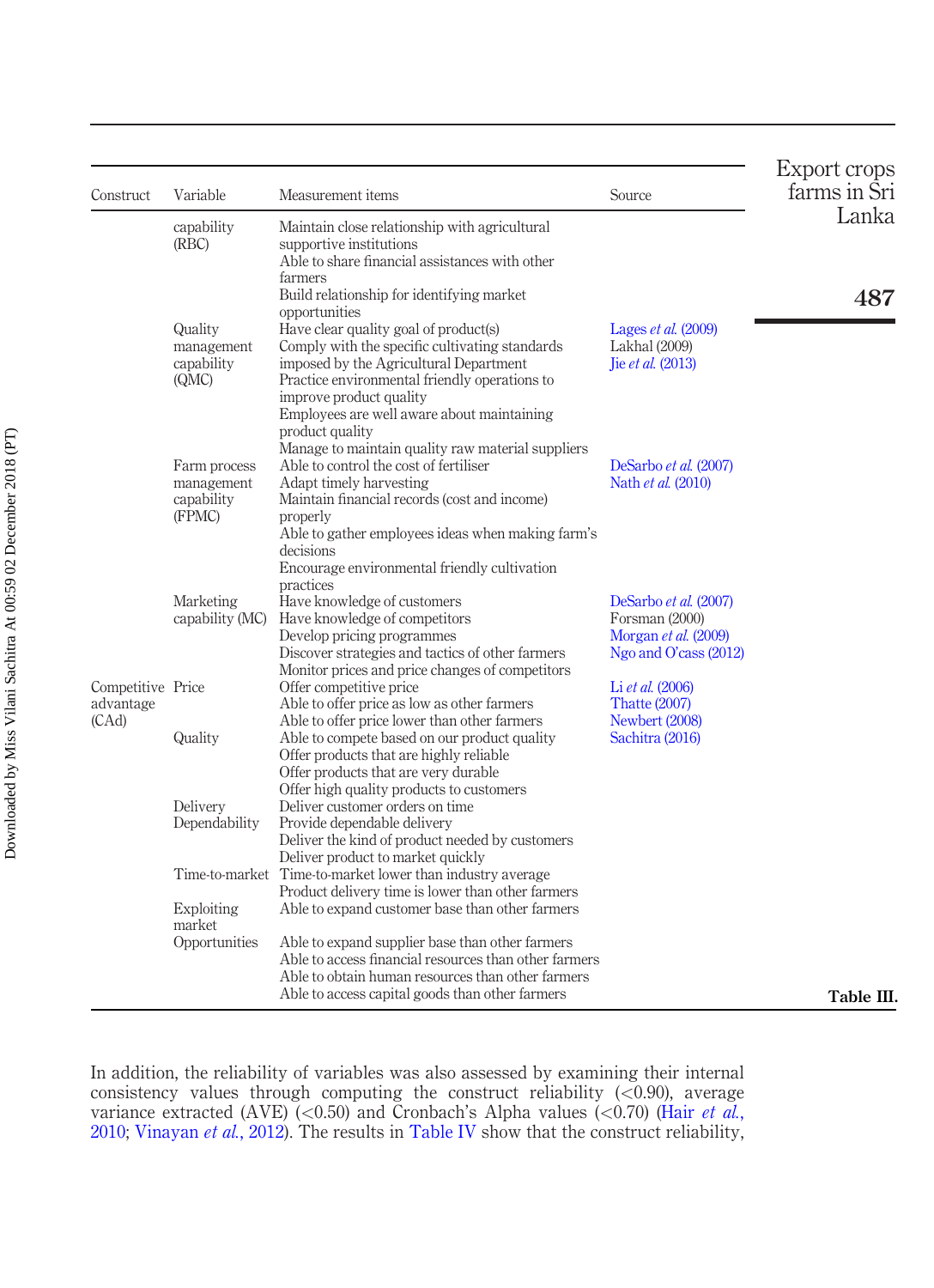| <b>CR</b><br>28,5 | Variable        | KMO measure | Bartlett's test of sphericity | AVE  | Construct reliability | Cronbach's alpha |
|-------------------|-----------------|-------------|-------------------------------|------|-----------------------|------------------|
|                   | HA              | 0.858       | 0.000                         | 0.65 | 0.943                 | 0.866            |
|                   | <b>PA</b>       | 0.765       | 0.000                         | 0.60 | 0.930                 | 0.755            |
|                   | FA              | 0.739       | 0.000                         | 0.62 | 0.931                 | 0.793            |
|                   | IC.             | 0.814       | 0.000                         | 0.68 | 0.937                 | 0.814            |
|                   | CAc             | 0.875       | 0.000                         | 0.63 | 0.952                 | 0.793            |
| 488               | <b>REP</b>      | 0.850       | 0.000                         | 0.66 | 0.946                 | 0.824            |
|                   | <b>ENT</b>      | 0.860       | 0.000                         | 0.68 | 0.952                 | 0.832            |
|                   | $_{\text{OLC}}$ | 0.826       | 0.000                         | 0.63 | 0.939                 | 0.808            |
|                   | <b>RBC</b>      | 0.828       | 0.000                         | 0.60 | 0.930                 | 0.791            |
|                   | QMC             | 0.836       | 0.000                         | 0.64 | 0.940                 | 0.814            |
| Table IV.         | <b>FPMC</b>     | 0.751       | 0.000                         | 0.62 | 0.935                 | 0.849            |
| Assessment of the | <b>MC</b>       | 0.877       | 0.000                         | 0.70 | 0.955                 | 0.830            |
| measures          | CAd             | 0.857       | 0.000                         | 0.61 | 0.978                 | 0.857            |

<span id="page-11-0"></span>AVE and alpha values were above the suggested cut-off values, suggesting adequate reliability of the items.

As summary, it can be concluded that the resources, capabilities and competitive advantage measures met adequate validity and reliability requirements.

#### Variance analysis of competitive advantage

As the study focuses on three different crops in different districts, it was necessary to control the types of crops and locations to increase the observed variances. To do so, oneway ANOVA was used to test the mean differences. The results of Levene's test of equality of variances was 0.274 ( $p > 0.05$ ), suggesting that the assumption on the homogeneity of variances was not violated. The results of the ANOVA analyses show that the  $p$ -values were 0.075 and 0.328, respectively, which were greater than 0.05. As the p-values were greater than 0.05, there are no significant differences among the type of crops and locations of minor export crops farms with regards to the competitive advantage measures (Hair et al.[, 2010\)](#page-21-13).

#### Correlation analysis

[Table V](#page-12-0) illustrates the descriptive statistics and intercorrelational values between the variables. There were statistically significant correlations between resources (human assets, physical assets, financial assets, institutional capital, collective action, reputation, entrepreneurial identity), capabilities (organisational learning, relationship building, quality management, farm process management, marketing) and competitive advantage at 0.05 significance level. Further, none of the correlation coefficient was above 0.85, indicating the absence of multicollinearity in the variables (Hair *et al.*[, 2010\)](#page-21-13).

As correlation is not an indicator of causal effect [\(Hayes, 2009](#page-21-15)), multiple regression analysis was used to determine whether the seven resources and the five dynamic capabilities have any significant effect on the competitive advantage of the minor export crops farms.

#### Multiple regression analysis

The results of the multiple regression analysis are presented in Tables VI-VIII. [Table VI](#page-12-1) shows that the adjusted R-squared value was 0.890 (F = 307.734,  $p < 0.05$ ), which implies that 89 per cent of the variation in competitive advantage can be explained by the resources and dynamic capabilities identified in this study. In addition, the Durbin–Watson (DW)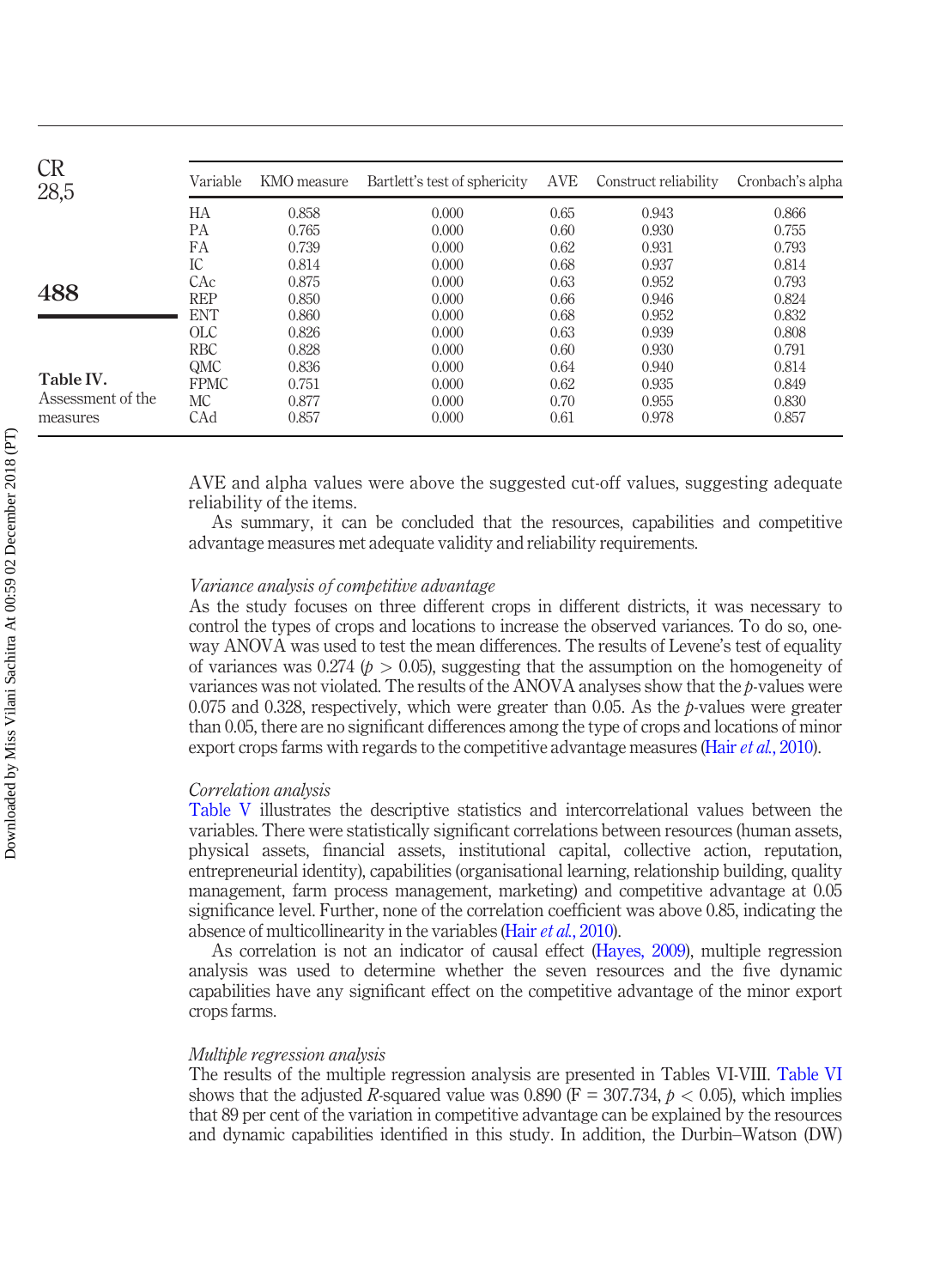| Variable Mean SD                                                      |      |      | НA                 | РA      | FA            | IC      | CAc     | Rep     |         |         |         | Ent OLC RBC QMC FPC |         | MC      | Export crops<br>farms in Sri  |
|-----------------------------------------------------------------------|------|------|--------------------|---------|---------------|---------|---------|---------|---------|---------|---------|---------------------|---------|---------|-------------------------------|
| HA                                                                    | 3.59 | 0.82 |                    |         |               |         |         |         |         |         |         |                     |         |         | Lanka                         |
| <b>PA</b>                                                             | 3.55 |      | $0.79 \quad 0.73*$ |         |               |         |         |         |         |         |         |                     |         |         |                               |
| FA                                                                    | 3.38 |      | $0.84$ $0.76*$     | $0.62*$ |               |         |         |         |         |         |         |                     |         |         |                               |
| IC                                                                    | 3.35 |      | $0.90 \quad 0.70*$ | $0.63*$ | $0.69*$       |         |         |         |         |         |         |                     |         |         |                               |
| CAc                                                                   | 3.54 |      | $0.87$ $0.54*$     | $0.54*$ | $0.51*$ 0.51* |         |         |         |         |         |         |                     |         |         |                               |
| <b>REP</b>                                                            | 3.28 | 0.91 | $0.23*$            | $0.29*$ | $0.21*$       | $0.34*$ | $0.30*$ |         |         |         |         |                     |         |         | 489                           |
| <b>ENT</b>                                                            | 3.41 | 1.03 | $0.65*$            | $0.66*$ | $0.64*$       | $0.59*$ | $0.53*$ | $0.27*$ |         |         |         |                     |         |         |                               |
| <b>OLC</b>                                                            | 3.13 | 0.86 | $0.68*$            | $0.60*$ | $0.62*$       | $0.55*$ | $0.48*$ | $0.31*$ | $0.62*$ |         |         |                     |         |         |                               |
| <b>RBC</b>                                                            | 3.37 | 0.88 | $0.67*$            | $0.66*$ | $0.65*$       | $0.51*$ | $0.53*$ | $0.30*$ | $0.69*$ | $0.58*$ |         |                     |         |         |                               |
| QMC                                                                   | 3.38 | 0.91 | $0.66*$            | $0.68*$ | $0.64*$       | $0.58*$ | $0.58*$ | $0.28*$ | $066*$  | $0.67*$ | $0.64*$ |                     |         |         | Table V.                      |
| <b>FPMC</b>                                                           | 3.07 | 0.78 | $0.32*$            | $0.24*$ | $0.30*$       | $0.26*$ | $0.31*$ | $0.27*$ | $0.26*$ | $0.34*$ | $0.29*$ | $0.31*$             |         |         |                               |
| МC                                                                    | 3.31 | 0.82 | $0.50*$            | $0.52*$ | $0.51*$       | $0.57*$ | $0.60*$ | $0.25*$ | $0.55*$ | $0.51*$ | $0.66*$ | $0.60*$             | $0.29*$ |         | Descriptive statistics        |
| CAd                                                                   | 3.34 | 0.77 | $0.69*$            | $0.68*$ | $0.69*$       | $0.61*$ | $0.62*$ | $0.38*$ | $0.60*$ | $0.54*$ | $0.61*$ | $0.52*$             | $0.37*$ | $0.67*$ | and correlation               |
| <b>Note:</b> *Correlation is significant at the 0.05 level (2-tailed) |      |      |                    |         |               |         |         |         |         |         |         |                     |         |         | analysis between<br>variables |

<span id="page-12-0"></span>statistics was 1.787, which falls within the acceptance range of 1.53 to 2.50 to ensure that there is no autocorrelation problem in the data ([Chittithaworn](#page-20-12) *et al.*, 2011; Jie *et al.*, 2003). [Table VIII](#page-13-0) further shows that the variation inflation factor (VIF) values of all the independent variables were above 1 and below the threshold value of 5. In addition, the tolerance values of all the independent variables were higher than 0.20. The results further indicate that there is no multicollinearity issue in the variables.

In residual diagnostics, assumption of the regression analysis is that residuals are independent and distributed normally, with a mean of zero and a constant variance ([Garson,](#page-21-16) [2012\)](#page-21-16). In the regression plot of standardised residuals with the standardised predicted value, all the points were plotted randomly and fell within  $\pm 3$ . Hence, there is no violation of the assumption of homoscedasticity. Further, to test the normality of the residuals, Shapiro– Wilk test of normality was performed. The Shapiro–Wilk test of normality on the residuals records a  $p$ -value of 0.465, which is more than 0.05. Thus, the assumption of normality of the residual terms is met and hence, the residuals were independent and normally distributed. In [Table VII,](#page-13-1) the  $p$ -value was less than 0.05, implying that at least one of the resources and

dynamic capabilities can be used to model competitive advantage. To examine which resources and capabilities represent sources of competitive advantage, the p-value of individual sources needs to be assessed. [Table VIII](#page-13-0) shows that the p-values of human assets, physical assets, financial assets, institutional capital, collective action and entrepreneurial identity of farmers were less than 0.05. Hence, those resources are statistically significant sources of competitive advantage. Further, the p-values of organisational learning capability, relationship building capability, quality management capability and marketing

<span id="page-12-1"></span>

|       |                 |          |       | Adjusted Std. error of $R$ square                                                                 |        | Change statistics<br>F |    |     | $\mathrm{Sig.} F$ | Durbin- |               |
|-------|-----------------|----------|-------|---------------------------------------------------------------------------------------------------|--------|------------------------|----|-----|-------------------|---------|---------------|
| Model | R               | R square |       | R square the estimate                                                                             | change | change $df^1 df^2$     |    |     | change            | Watson  |               |
|       | $0.945^{\rm a}$ | 0.893    | 0.890 | 0.25677                                                                                           | 0.890  | 302.157                | 12 | 443 | 0.000             | 1.787   | Table VI.     |
|       |                 |          |       | Note: <sup>a</sup> Predictors: (Constant), MC, CAc, IC, OLC, ENT, PA, REP, QMC, FA, FPMC, HA, RBC |        |                        |    |     |                   |         | Model summary |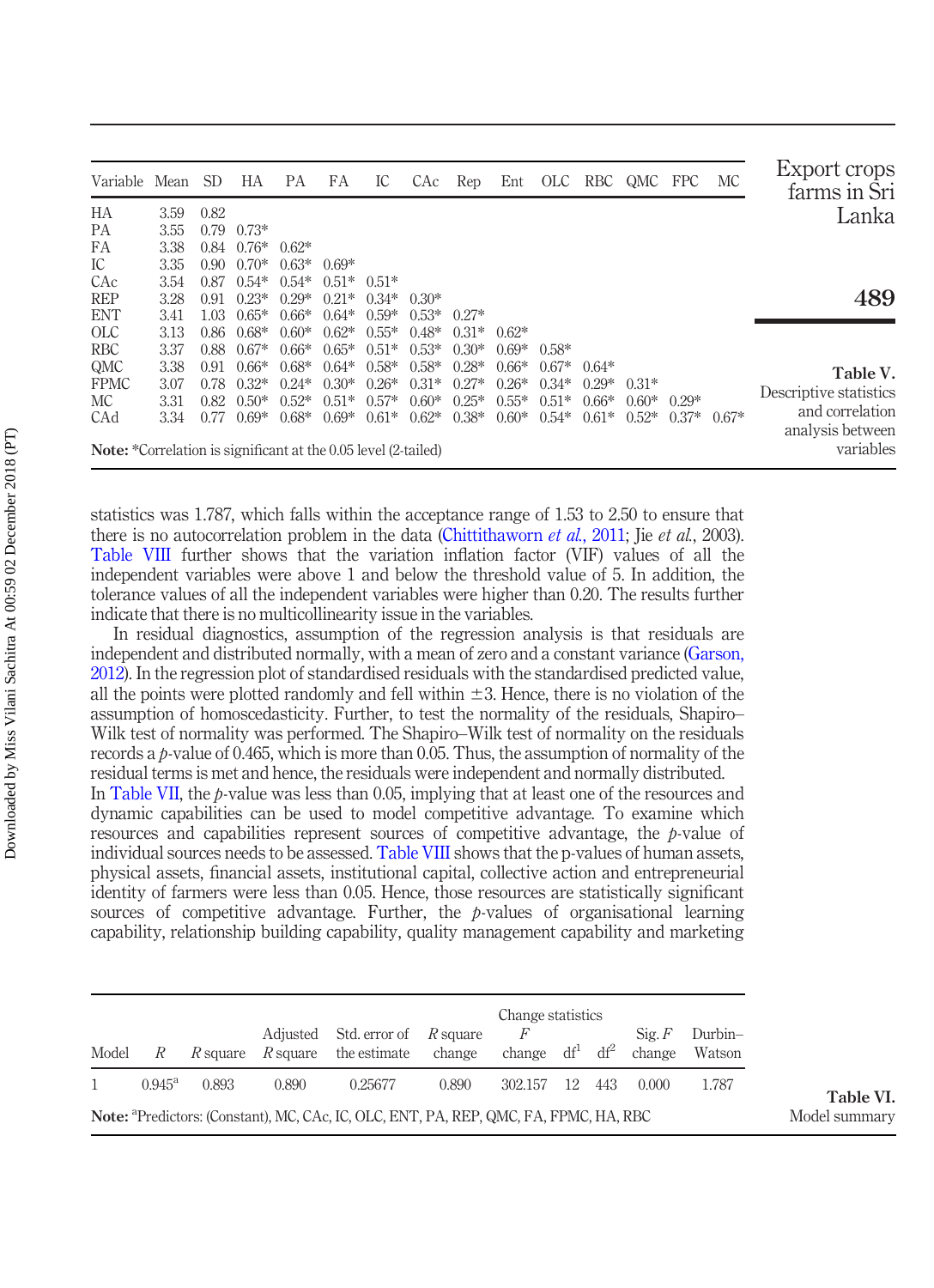capability were less than 0.05, implying that these dynamic capabilities are significant sources of competitive advantage.

However, the  $p$ -values for reputation and farm process management capability were greater than 0.05. Thus, reputation and farm process management capability are not significant predictors of competitive advantage of the minor export crops farms. Among the seven resources, collective action recorded the highest beta value (beta =  $0.177, p < 0.05$ ) and financial assets recorded the second highest value (beta =  $0.143$ ,  $p < 0.05$ ). Similarly, quality management capability recorded the highest beta value (beta =  $0.193$ ,  $p < 0.05$ ), followed by marketing capability (beta =  $0.098$ ,  $p < 0.05$ ). Despite the insignificant results for reputation and farm process management capability, the six resources and four dynamic capabilities as constructs explain the variation in competitive advantage of minor export crops farms, confirming  $H1$  and  $H2$  to a large extent. All of the sub-hypotheses are supported, except for H1g and H2d.

Taking a closer look, the effects of resources and dynamic capabilities on competitive advantage were identified separately using stepwise regression analysis. The seven resources were first entered into Model 1 and subsequently the five capabilities were entered into Model 2. The adjusted R-squared value of Model 1 indicated that 82 per cent of variability in competitive advantage was explained by resources, while 7 per cent was explained by dynamic capabilities.

| Model                           | Sum of squares               | df               | Mean square     |         | Sig.               |
|---------------------------------|------------------------------|------------------|-----------------|---------|--------------------|
| Regression<br>Residual<br>Total | 243.463<br>29.207<br>272.669 | 12<br>443<br>455 | 20.289<br>0.066 | 307.734 | 0.000 <sup>a</sup> |

Notes: <sup>a</sup>Dependent variable: Cad; <sup>b</sup>Predictors: (Constant), MC, CAc, IC, OLC, ENT, PA, REP, QMC, FA, FPMC, HA, RBC

|                   |          | Unstandardised<br>coefficients | Standardised<br>coefficients |          |       | Collinearity<br>statistics |       |
|-------------------|----------|--------------------------------|------------------------------|----------|-------|----------------------------|-------|
| Model             | B        | Std. error                     | Beta                         | t        | Sig.  | Tolerance                  | VIF   |
| (Constant)        | $-0.134$ | 0.064                          |                              | $-2.101$ | 0.036 |                            |       |
| НA                | 0.062    | 0.028                          | 0.066                        | 2.238    | 0.026 | 0.280                      | 3.577 |
| РA                | 0.056    | 0.021                          | 0.064                        | 2.675    | 0.008 | 0.416                      | 2.404 |
| FA                | 0.132    | 0.026                          | 0.143                        | 5.109    | 0.000 | 0.307                      | 3.256 |
| IC                | 0.093    | 0.026                          | 0.095                        | 3.560    | 0.000 | 0.338                      | 2.962 |
| CAc               | 0.134    | 0.017                          | 0.177                        | 3.272    | 0.001 | 0.600                      | 1.668 |
| Rep               | 0.028    | 0.024                          | 0.034                        | 1.165    | 0.250 | 0.322                      | 3.102 |
| Ent               | 0.056    | 0.019                          | 0.066                        | 7.037    | 0.000 | 0.381                      | 2.626 |
| $_{\mathrm{OLC}}$ | 0.074    | 0.023                          | 0.083                        | 3.255    | 0.001 | 0.375                      | 2.664 |
| <b>RBC</b>        | 0.060    | 0.027                          | 0.069                        | 2.210    | 0.028 | 0.249                      | 4.022 |
| QMC               | 0.193    | 0.027                          | 0.193                        | 7.170    | 0.000 | 0.334                      | 2.994 |
| <b>FPMC</b>       | 0.042    | 0.025                          | 0.050                        | 1.669    | 0.096 | 0.270                      | 3.706 |
| МC                | 0.092    | 0.020                          | 0.098                        | 4.519    | 0.000 | 0.519                      | 1.928 |

CR 28,5

<span id="page-13-1"></span>Table VII. ANOVAb

<span id="page-13-0"></span>Table VIII. Coefficients<sup>a</sup>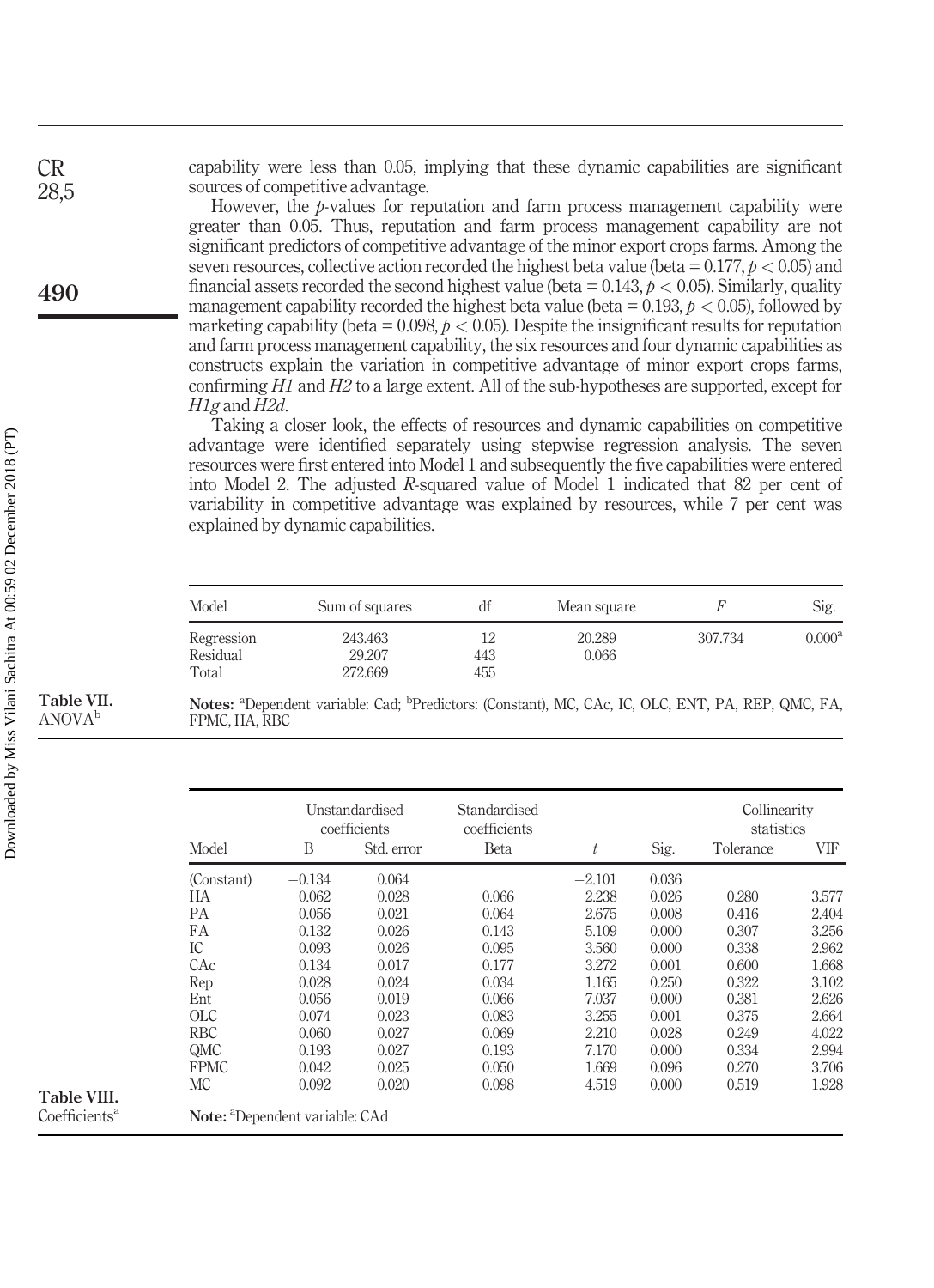#### **Discussion**

The identification of the sources of competitive advantage has in fact become a major area of study in business strategy and management. The agricultural sector is no exception where the growing demands for agricultural products across the world require this sector to be continuously competitive. In this study, theoretical concepts, managerial concepts and ideas have been explained, tested and analysed within the context of the minor export crops farms in Sri Lanka. The study developed an instrument to empirically examine the significant sources of competitive advantage by using survey questionnaires.

From the theoretical perspective, this study has extended knowledge by integrating resource-based and capability-based views which have been identified as a unified theoretical model of competitive advantage at the firm level. It is probably one of the first empirical investigations to integrate resource-based and capability-based views in the minor export crops sector. Although prior related studies have explored the different resources and capabilities that determined the competitive advantage at farm level, they were investigated independently and there is an absence of a unifying theory. In addition, although a few studies have investigated the determinants of success ([Apasingha](#page-19-6) *et al.*, 2014; [Thamiem](#page-24-15) et al.[, 2011](#page-24-15)), they were limited in scope. As such, an important contribution of this research is that it has addressed the significant dearth of research analysing such relationships in a comprehensive manner.

The research has also established goodness of measures, supported by a large sample size. This measure is considered important since there is a significant lack of published research regarding the source of competitive advantage amongst family-owned businesses [\(Perez-Cabanero](#page-23-7) *et al.*, 2012) which characterise the minor export crops farm owners. The high R-square value indicates a comprehensive coverage of the resources and dynamic capabilities as a result of the validation by experts. By controlling the locations and types of crops, the findings show that significant relationships exist between the six resources, four dynamic capabilities and competitive advantage. Further, resources have been found to account for a very significant portion in explaining competitiveness of the minor export crops farms based on the high R-square value. The findings imply that the key to competitive advantage depends on how similar resources possessed by the farms are owned, controlled, configured and channelled [\(Amit and Schoemaker, 1993](#page-19-1); ([Barney](#page-20-3) et al., [2001;](#page-20-3) [Ismail](#page-21-2) et al., 2012; Lages et al.[, 2009](#page-22-1); [Makadok, 2001;](#page-22-5) [Martin-de-Castro](#page-22-2) et al., 2006; [Morgan](#page-22-6) *et al.*, 2004; [Oliver, 1997](#page-23-4); [Powell, 2001](#page-23-2); [Wong and Wong, 2011\)](#page-25-1) based on their dynamic capabilities [\(Eisenhardt and Martin, 2000\)](#page-20-6). In other words, while resources are tangible and hence its account for a significant variation in explaining competitive advantage, it is the intangibles inherent in dynamic capabilities that exert a powerful effect in terms of how resources are configured (from its nature of homogeneity to heterogeneity) to achieve competitive advantage.

The results indicate that human assets, physical assets, financial assets, institutional capital, collective action and entrepreneurial identity of farm owners are significantly associated with the competitive advantage of farms, hence consistent with the RBV theory [\(Amit and Schoemaker, 1993](#page-19-1); [Ismail](#page-21-2) et al., 2012; [Kata and Zajac, 2007;](#page-22-9) [Kumar and Rai, 2007](#page-22-17); [Lamprinopoulou](#page-22-3) *et al.*, 2006; Lu *et al.*[, 2010](#page-22-8); [Vesala](#page-24-6) *et al.*, 2007). On the other hand, organisational learning, relationship building, quality management and marketing are important dynamic capabilities of the farms ([Bhardwaj](#page-20-13) et al., 2011; [DeSarbo](#page-20-7) et al., 2007; [Franzak and Pitta, 2005;](#page-21-17) [Lages](#page-22-1) et al., 2009; [Lakhal, 2009;](#page-22-18) [Morgan](#page-22-16) et al., 2009; [Nath](#page-23-8) et al., [2010;](#page-23-8) [Ngugi](#page-23-13) et al., 2010; [Ritala and Ellonen, 2010;](#page-23-15) [Sirmon](#page-24-16) et al., 2007; [Vorhies and Morgan,](#page-24-17) [2005;](#page-24-17) [Ziggers and Henseler, 2009](#page-25-3)). The understanding of the resources-capabilitiescompetitive advantage link and the resulting findings provide useful directions in terms of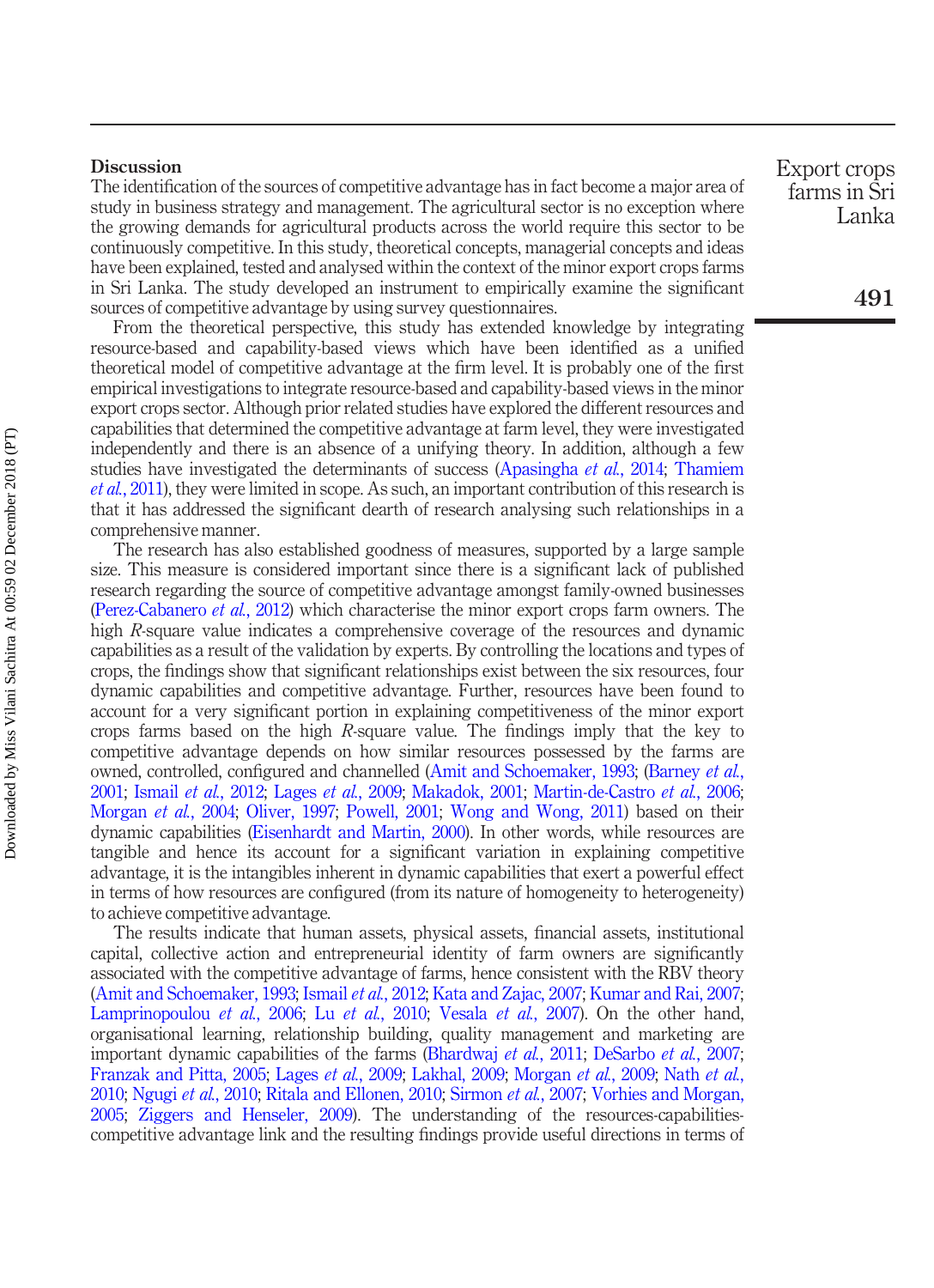how each of the significant resources owned and controlled by the minor export crops farms can be configured by the dynamic capabilities and subsequently deployed for greater competitiveness.

The significant relationship between human assets and competitive advantage is reflected by the statistical results which provide support for H1a. Human asset cannot be isolated from the agribusiness sector ([Lamprinopoulou](#page-22-3) et al., 2006) due to their strong connection which is evident from the mean score obtained. Accordingly, employees who are experienced and dedicated to their work and those who require less supervision are valuable assets that farm owners owned, controlled and deployed in order to generate high quality yield ([Talbot, 2013\)](#page-24-8). Further, the level of productivity and innovation can be enhanced through trusted employees. However, [Sachitra](#page-24-5) et al. (2016) observe that farm owners do not seem to emphasise on trust-based relationships due to the threat of fraud and other undesirable practices. In addition, the farm owners prefer a centralised decision-making authority, as they believe it is easier to control their employees. Hence, the findings imply that systematic strategies to narrow the employer-employee gap based on capabilities are required.

The importance of physical assets to the competitive advantage of farms has also been reflected in their significant relationship as shown in  $H1b$ . Being in business for no less than 10 years, the farm owners understand that possessing suitable raw materials, farming and harvesting equipment, as well as favourable geographical location and having fertilisers developed by farms are necessary pre-requisites to be successful. However, the average mean score can be explained by the current cultivation method which has been deployed for many years. If the farm owners desire to increase production, it is important that they familiarise themselves with the latest raw materials and equipment, and plan for their acquisition so that higher quality yields which require shorter period of cultivation can be obtained.

Likewise, the importance of financial assets to the competitive advantage of minor export crops farms is also reflected in the high beta values and support for H1c. However, the average mean score suggests that financial constraints is one pressing issue encountered by the small-scale farmers ([Simpson](#page-24-18) *et al.*, 2004; [Zaridis and Mousiolis, 2014\)](#page-25-4). This issue is one of growing concern, particularly when farm owners are pressured to increase their yields to meet the demands imposed on them. Yet, many export orders cannot be fulfilled due to the insufficient volume of production, and this creates a vicious cycle of financial constraints [\(Sachitra and Chong, 2015](#page-24-2)). This emphasises on the need for adequate financial resources for and knowledge of farm operations and the purchase of appropriate capital equipment [\(Agada, 2014;](#page-19-2) [Lamprinopoulou](#page-22-3) et al., 2006). Having said so, the finding is also reflective of the source of finance of the farm owners. Of the total loan disbursements between formal and informal sources, the non-institutional or informal sector remains relatively high at 34 per cent of total rural sector loans [\(Central Bank of Sri Lanka, 2015\)](#page-20-14). This implies that farm owners who are not aware of the interest-free and/or low interest loan facilities and/or subsidies offered by the government and banks may have secured loans from informal channels such as individual money lenders. They may fall into financial difficulties due to high interest rates which will further exacerbate their financial standing.

This study also confirms the important role of government as one of the key elements in enhancing the competitiveness of smallholding farms [\(Ismail](#page-21-7) *et al.*, 2010), hence supporting H1d. This is not unexpected since the nature of small-scale agribusiness firms demands that they seek resources from the institutional environment [\(Kata and Zajac, 2007\)](#page-22-9) which includes government programmes (Lu *et al.*[, 2010](#page-22-8)) to be more competitive. The resources provided by the government such as training and workshops, subsidies, advice and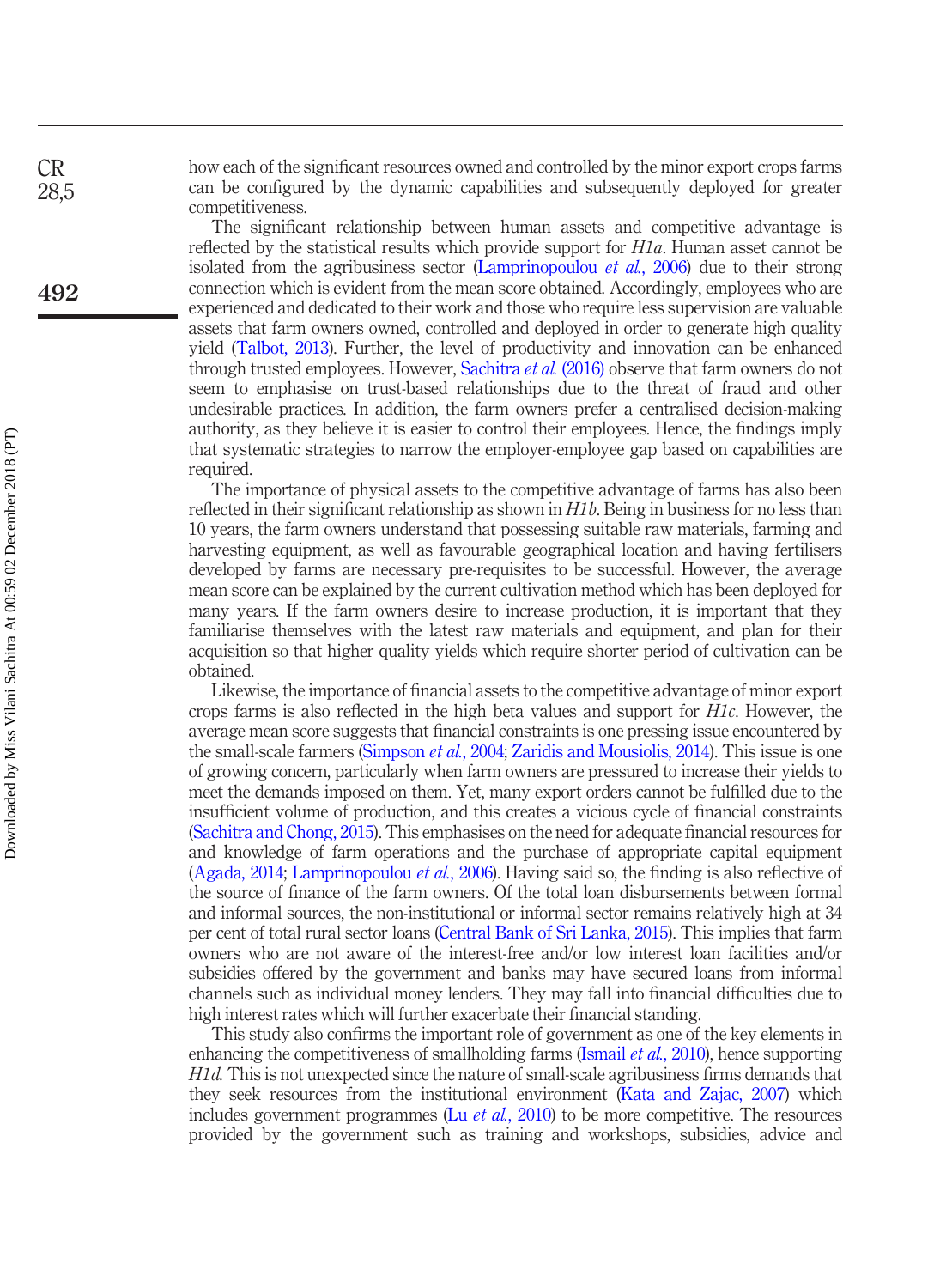guidance from officers of the Agricultural Department as well as support in identifying customers are important to the minor export crops farms. However, although the Department of Export Agriculture has been organising meeting sessions and conducting training programmes and workshops covering the planting process from nurseries to harvest, as well as marketing and producing standard certifiable products, [Sachitra](#page-24-5) *et al.* [\(2016\)](#page-24-5) found that a low participation rate was recorded along with the low take up rate of government subsidies.

The importance of collective action is reflected in the culture of sharing and caring inherited by the Sri Lankans and hence the support for  $H1e$ . To some extent, the farm owners have been working with their trade partners to share market information and discuss production issues as well as to seek their assistance to find new customers. In addition, they also share business knowledge and credit facilities with other farm owners [\(Lamprinopoulou](#page-22-3) *et al.*, 2006). However, the low mean score explains the indifferent reaction from the farm owners. The importance of collective action cannot be under-emphasised to address the common issues faced such as lack of knowledge, cost control and capital constraints.

In contrast to financial assets, institutional capital and entrepreneurial identity, reputation scored a slightly higher average mean. Reputation is related to trust. When the products of a seller have a positive reputation, customers buy more, giving the seller the benefits of doubt. In addition, employees will value farm reputation and stay on with the farm. This explains why it is a unique characteristic of family-owned businesses and determines the competitiveness of farms ([Habbershon and Williams, 1999;](#page-21-6) [Talbot, 2013\)](#page-24-8). However, the regression analysis indicates that reputation is not a significant predictor of competitive advantage although this is proven to be otherwise in the correlational analysis, thus H1f was not supported. The finding is not in line with the literature ([Barney, 1995](#page-20-5); [Carmeli and Tishler, 2004](#page-20-15); [Itami, 1987](#page-21-18); [Habbershon and Williams, 1999;](#page-21-6) [Perez-Cabanero](#page-23-7) et al.[, 2012](#page-23-7); [Talbot, 2013\)](#page-24-8) where intangible assets such as the reputation of firms is very difficult to imitate and thus represents a real source of competitive advantage that can be retained over time. A possible explanation is that the farm owners view their processes as similar to others and hence they do not value the importance of maintaining a good reputation with their employees and customers.

The significant relationship between entrepreneurial identity and competitive advantage is reflected by the support for H1g. Corroborating [Rosairo and Potts \(2016\),](#page-23-16) [Ridha and](#page-23-6) [Wahyu \(2017\),](#page-23-6) [Vesala](#page-24-6) *et al.* (2007), the findings suggest that the farm owners viewed themselves as entrepreneurs who are characterised by risk taking, growth orientation and innovation. This study defines risk taking as the willingness to bear uncertainties; growth orientation as the aim to expand business activities and growth of their farms; and innovativeness as the willingness to search, develop and try new products, markets or methods. These characteristics could have been shared with the farm owners through the regular workshops jointly organised by the Divisional Secretariat Offices and several state universities to enhance the entrepreneurial role of small and medium enterprises. However, the mean score implies that such an entrepreneurial mindset needs to be developed over time.

In light with the findings, it is imperative for the minor export crops farm owners to configure their resources effectively and efficiently based on the dynamic capabilities they possessed. This is because capabilities are deeply rooted in the resources and processes of firms that are difficult to observe and imitate [\(Makadok, 2001\)](#page-22-5) and hence allow the farm owners to achieve competitive advantage. [Table V](#page-12-0) shows the interaction between the resources and capabilities which can serve as a useful guide to the minor export crops farm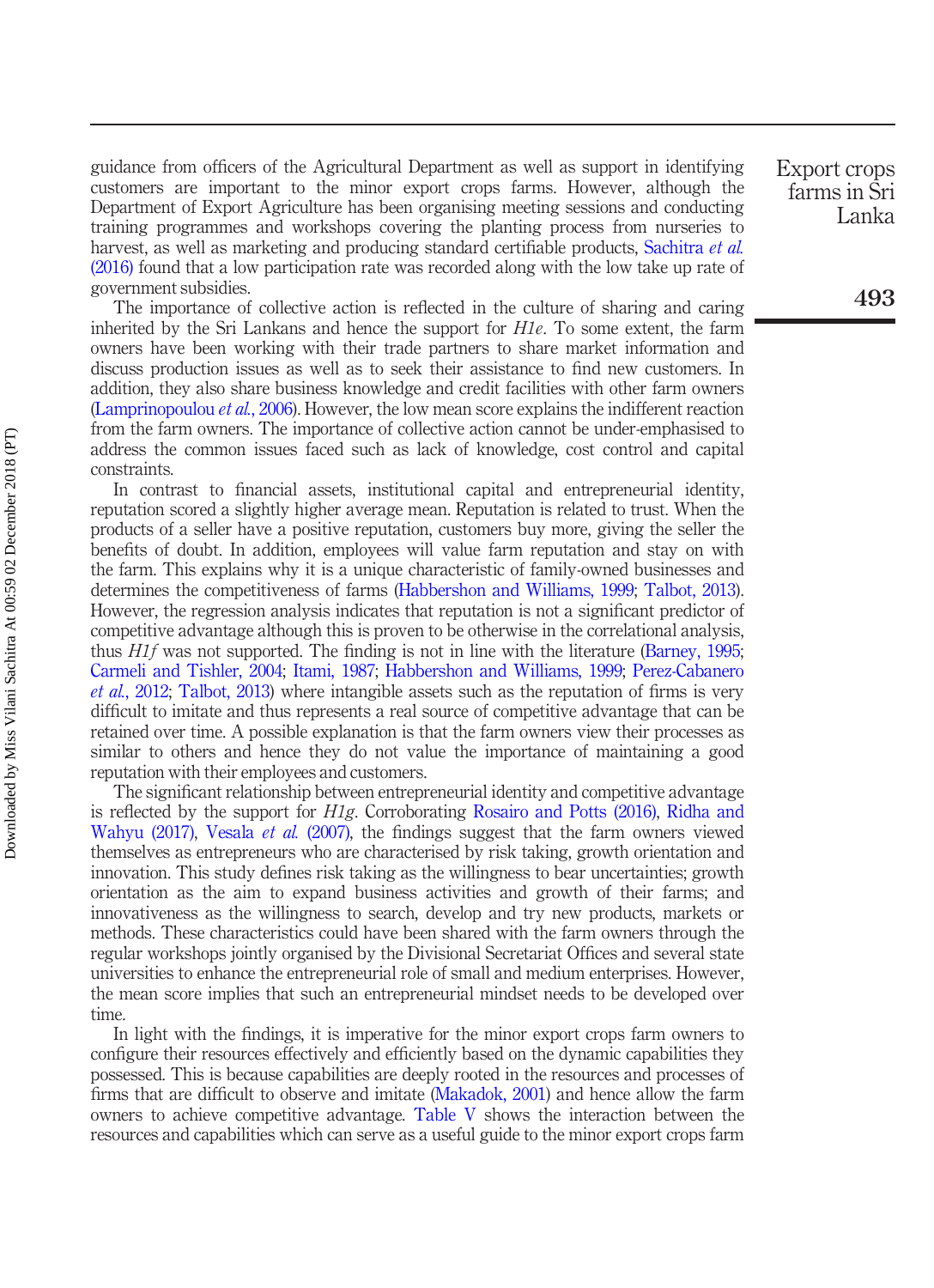owners. To some extent, some capabilities need to be further developed and/or harnessed for a more effective deployment of resources.

Taking a closer look, human assets are highly associated with organisational learning capability, physical asset with quality management capability, financial asset with relationship building capability, institutional capital with quality management capability, collective action with marketing capability and entrepreneurial identity with relationship building capability. These findings reflect important evidence regarding the effective channels of resources of minor export crops farm owners in Sri Lanka on competitive advantage by concerning the functions of different resources with different capabilities.

To begin with, the significant relationship between organisational learning capability and competitive advantage is confirmed by the support for  $H2a$ . Competitiveness of firms relies on knowledge which should be developed through organisational learning mechanism [\(Wong and Wong, 2011](#page-25-1)) as learning is critical to the success of firms in this dynamic environment in their quest to adapt and survive [\(Sirmon](#page-24-16) *et al.*, 2007). The findings of this study echo the ideas of [Amarakoon](#page-19-7) et al. (2016), [Gaytán and Benita \(2014\)](#page-21-0), [Lages](#page-22-1) et al. [\(2009\)](#page-22-1), [Sirmon](#page-24-16) et al. (2007) and [Wong and Wong \(2011\)](#page-25-1) where organisational learning capability is a vital factor leading to the competitiveness of the minor export crops farms. The average mean score suggests that the farm owners should leverage on their human assets by encouraging continuous learning among their employees through training and development, decentralised decision-making authority and application of new ideas on routine-based farm activities. An incentive plan needs to be developed around these efforts to build trust and team work, which eventually leads to better productivity and quality, innovation, commitment and ethical practice among the farm employees.

In addition, the significant relationship between relationship building capability and competitive advantage as reflected by H2b demands that small-scale farms enhance the ability of forming relationships with their employees, other farms, customers, as well as with governmental and agricultural institutions. The average mean score suggests that besides forming relationship with employees, the farm owners should also improve their relationship building capability further by enhancing their entrepreneurial identity, financial standing, collective actions with other farm owners to share relevant information, advices and credit availability, and leveraging on institutional capital in order to deploy their resources effectively and efficiently. The farm owners should take cognisance of the financial- and non-financial incentives (such as equipment) offered by governmental and agricultural institutions such as the Ministry of Export Crops, Ministry of Industry and Commerce, Export Development Board, Department of Export Agriculture and the Spice Council. There are also numerous low-interest loan facilities for small-scale farmers such as the Saubhagya loan scheme and small holder entrepreneurship development scheme that the minor export crops farmers can take advantage of to sustain their farms. This suggests that the farm owners should strengthen their financial standing by leveraging on the support provided by the government and other agricultural institutions.

The increasing demands for spices by both food and medical industries has created the pressure for the minor export crops farm owners to increase their production and to ensure that the crops produced meet certain quality standards. This explains the highest beta score and support for H2c that quality management capability significantly affects the competitive advantage of minor export crops farms. The finding suggests that possessing capabilities such as setting a clear quality goal for the yields produced, adopting the cultivation standards imposed by the government, employing environmental-friendly approaches, possessing adequate awareness of product quality among employees and having suppliers supplying high-quality materials are important for competitiveness of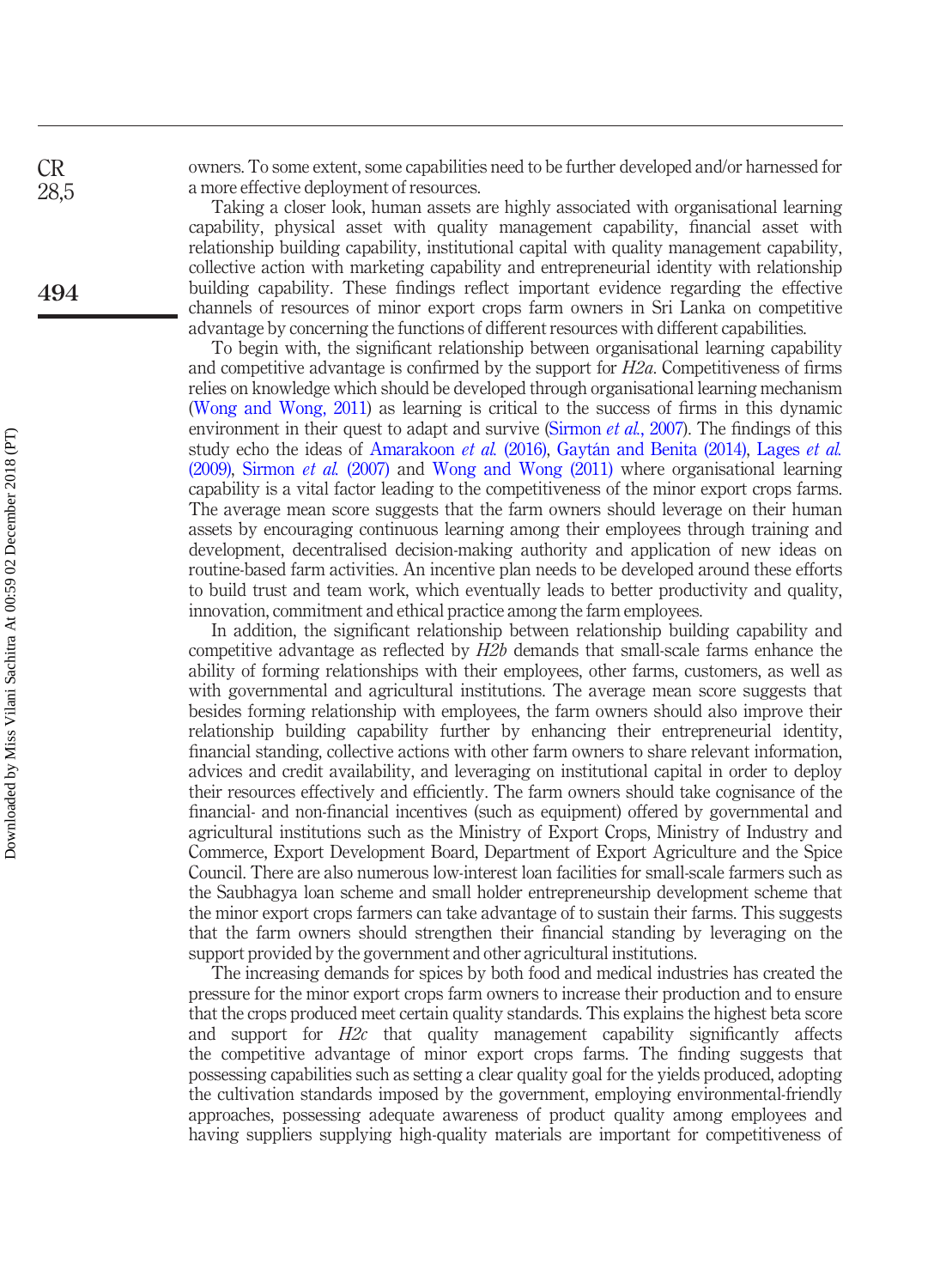small-scale farms ([Franzak and Pitta, 2005](#page-21-17); [Simpson](#page-24-18) et al., 2004; [Spice Council Sri Lanka,](#page-24-3) [2014\)](#page-24-3). This emphasises on the need to reconfigure the physical assets by leveraging on institutional capital support in terms of training programmes and incentive schemes.

The significant relationship between marketing capability and competitive advantage of minor export crops farms is reflected by the support for  $H2e$ . This finding is also supported by prior studies ([Benedetto and Song, 2003;](#page-20-16) [Forsman, 2000;](#page-20-17) [Grande, 2011;](#page-21-19) [Talbot, 2013\)](#page-24-8). Possessing adequate capability in marketing allows farms to take advantage of market sensing activity to obtain information on their customers and competitors, as well as skills in developing pricing strategies and monitoring the pricing tactics of their competitors. To broaden the scope of marketing capability, farm owners should expose themselves to training related to the identification of customers and logistics, product innovation as well as time-to-market advice offered by The Department of Export Agriculture and the Spice Council in addition to enhancing their collective actions through relationship building capability.

However, a contradiction on the relationship between process management capability and competitive advantage has been recorded [\(Agada, 2014](#page-19-2); [Borch and Forsman, 2001](#page-20-18); [Day,](#page-20-19) [1994;](#page-20-19) [DeSarbo](#page-20-7) et al., 2007; Nath et al.[, 2010](#page-23-8); [Priem and Butler, 2001](#page-23-17)); thus, H2d was not supported. In other words, the farm owners do not regard processes such as fertiliser control, timely harvesting, collective decision and environmental friendly practices as a dynamic capability but as an ordinary capability based on the perception that the processes ought to be similar across different farms. This reinforces the need to develop the aforementioned capabilities which may indirectly lead to the effective deployment of resources to manage the processes better.

#### Conclusion and future research

The study has achieved its objectives of investigating the relationships between resources, dynamic capabilities and competitive advantage in the minor export crops sector in Sri Lanka, drawing on the rich context of which the RBV is explored. The findings demonstrate that the minor export crops farms may own and control similar resources, but the way of which the resources are configured and deployed on the basis of the dynamic capabilities they possess may determine the achievement of competitive advantage. This is only possible through a better understanding on the resources-capabilities-competitive advantage link of the context under study which provides rich insights in terms of how the resources and capabilities possessed can be developed, channelled and harnessed.

This study contains several important managerial implications. It is considered to be very significant to Sri Lanka as far as the three minor export crops are concerned since they are the main agricultural products representing spices and their significant contributions in terms of foreign exchange earnings and the employment generated. Hence, a better understanding of the sources of competitive advantage enables appropriate recommendations to be made in terms of how the resources and capabilities possessed by the minor export crops farms can be developed, channelled and harnessed. It is hoped that the recommendations provided in the last section will be helpful to the smallholder farms in enhancing their competitive position through appropriate development, channelling and harnessing of their resources and capabilities. In addition, the suggestions are equally beneficial to decision makers in their strategic planning at the farm level. The findings are also insightful in providing policymakers with directions in developing effective policy measures.

From the research perspective, it is hoped that this study provides the impetus for more research to be conducted in the future. The valid and reliable variables used in designing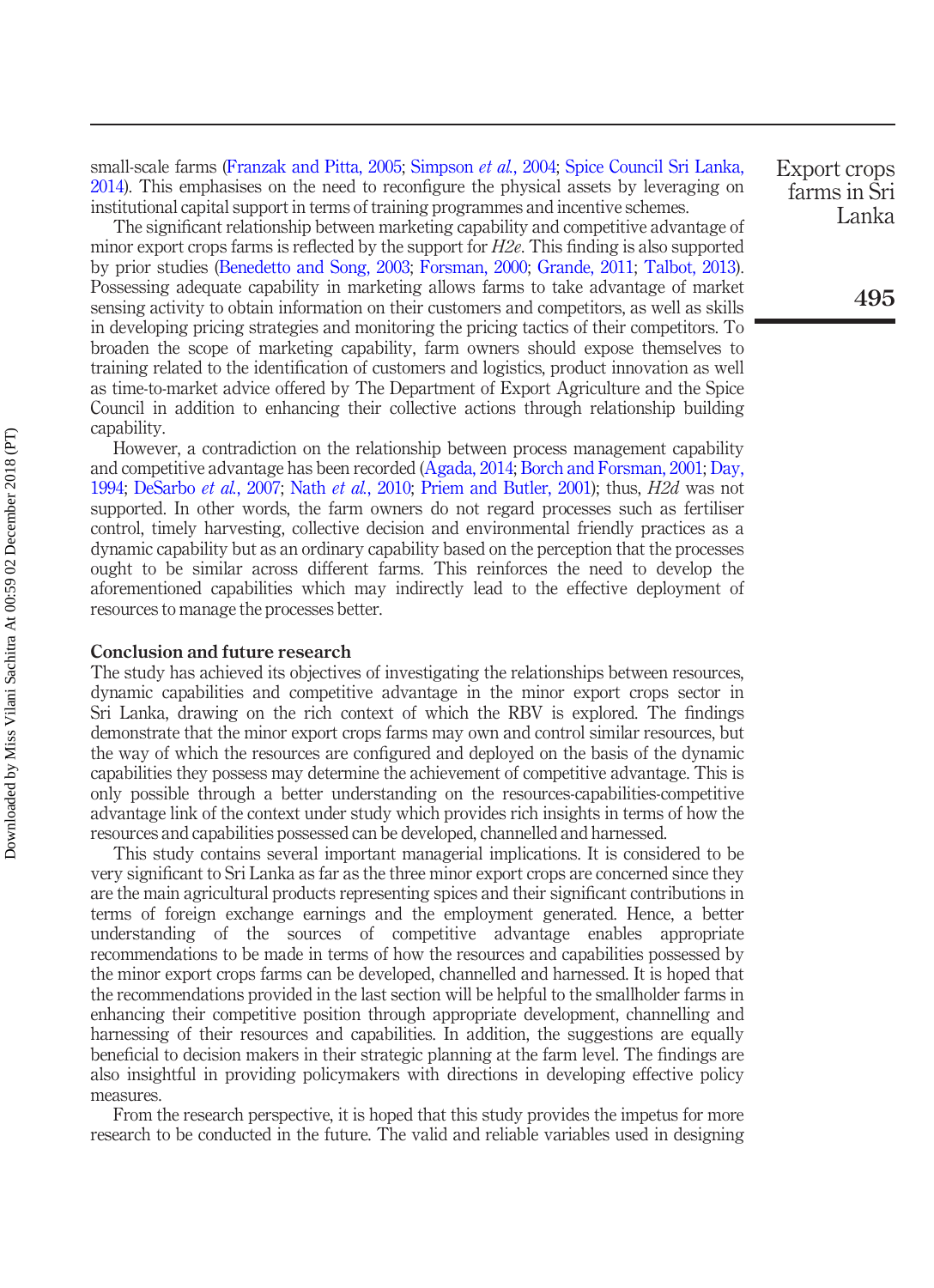this study can be used by other researchers in determining farm level competitiveness. As this study is set in the context of three crops, the ability to generalise the reported results to other types of minor crops remains restricted. Further research is required to test the proposed research framework on other minor export crops. It is also recommended a wider study to confirm the differences among the locations of minor export crops farms with regards to the resources, capabilities and competitive advantage. In addition, the framework portraying the resource-capability-competitive advantage link should also be applied to farms in emerging nations such as Indonesia, Vietnam, Madagascar, Tanzania and India which mainly export cinnamon, clove and pepper.

While the key sources proposed in this study serve as a basis to determine a set of variables, there may be other important latent variables such as productivity, customer expectations, internationalisation of firms and national competitive strategies, which are associated with competitive advantage that future studies should focus on. The causality interaction between the resources and dynamic capabilities can also be established through the use of a more powerful statistical tool such as Structural equation modelling in coming up with a more conclusive finding and directed practical implications. This includes the possible moderating effects of demographic variables such as gender, age, land extend and experience which could impact on the resource-capability-competitive advantage link. Further, the functions of different resources with different capabilities on competitive advantage need to be examined. Finally, as the sources of competitive advantage change over time, a longitudinal study on the resources and capabilities is necessary to capture the finer details.

#### Note

<span id="page-19-5"></span>1. Cinnamon – Galle, Matara, Hambantota, Gampaha, Kalutara, Colombo and Ratnapura; Pepper – Matale, Kandy, Kegalle, Badulla, Ratnapura, Ampara, Puttalam, Monaragala and Kurunagala; Clove – Kandy, Kegalle and Matale.

#### References

- <span id="page-19-2"></span>Agada, M.O. (2014), "Technological capabilities among soybean producers in Benue state, Nigeria", Journal of Biology, Agriculture and Healthcare, Vol. 4 No. 10, pp. 104-112.
- <span id="page-19-3"></span>Akpinar, M., Can, Ö. and Mermercioglu, M. (2017), "Assessing the sources of competitiveness of the US states", *[Competitiveness Review: An International Business Journal](https://www.emeraldinsight.com/action/showLinks?doi=10.1108%2FCR-01-2017-0004&system=10.1108%2FCR-02-2016-0014&citationId=p_24)*, Vol. 27 No. 2, pp. 161-178.
- <span id="page-19-7"></span>Amarakoon, U., Weerawardena, J. and Verreynne, M.L. (2016), "Learning capabilities, human resource management innovation and competitive advantage", *[The International Journal of Human](https://www.emeraldinsight.com/action/showLinks?doi=10.1108%2FCR-01-2017-0004&isi=000444261200004&citationId=p_25)* [Resource Management](https://www.emeraldinsight.com/action/showLinks?doi=10.1108%2FCR-01-2017-0004&isi=000444261200004&citationId=p_25), pp. 1-31, doi: [10.1080/09585192.2016.1209228,](http://dx.doi.org/10.1080/09585192.2016.1209228) (accessed 21 May 2017).
- <span id="page-19-1"></span>Amit, R. and Schoemaker, P.J.H. (1993), "[Strategic](https://www.emeraldinsight.com/action/showLinks?doi=10.1108%2FCR-01-2017-0004&crossref=10.1002%2Fsmj.4250140105&isi=A1993KG26800003&citationId=p_26) assets and organisational rent", *Strategic* [Management Journal](https://www.emeraldinsight.com/action/showLinks?doi=10.1108%2FCR-01-2017-0004&crossref=10.1002%2Fsmj.4250140105&isi=A1993KG26800003&citationId=p_26), Vol. 14 No. 1, pp. 33-46.
- <span id="page-19-6"></span>Apasingha, S., Weerakkoddi, P.R. and Luurdu, M.D.S. (2014), "Present states and development trends in Cinnamon leaf in Sri Lanka" (translation), Working Paper No. 58, Hector Kobbekaduwa Agrarian Research and Training Institute, ISBN: 978-955-612-175-9.
- <span id="page-19-4"></span>Arslan, N. and Tatlidil, H. (2012), "Defining and measuring competitiveness: a comparative analysis of Turkey with 11 potential rivals", International Journal of Basic and Applied Sciences, Vol. 12 No. 2, pp. 31-43.
- <span id="page-19-0"></span>Baleevskikh, A.S. and Galeev, M.M. (2012), "Strategy and tactics for improving competitiveness of the products of agro-industrial complex", World Applied Sciences Journal, Special Issue of Economics, Vol. 18, pp. 150-153.

CR 28,5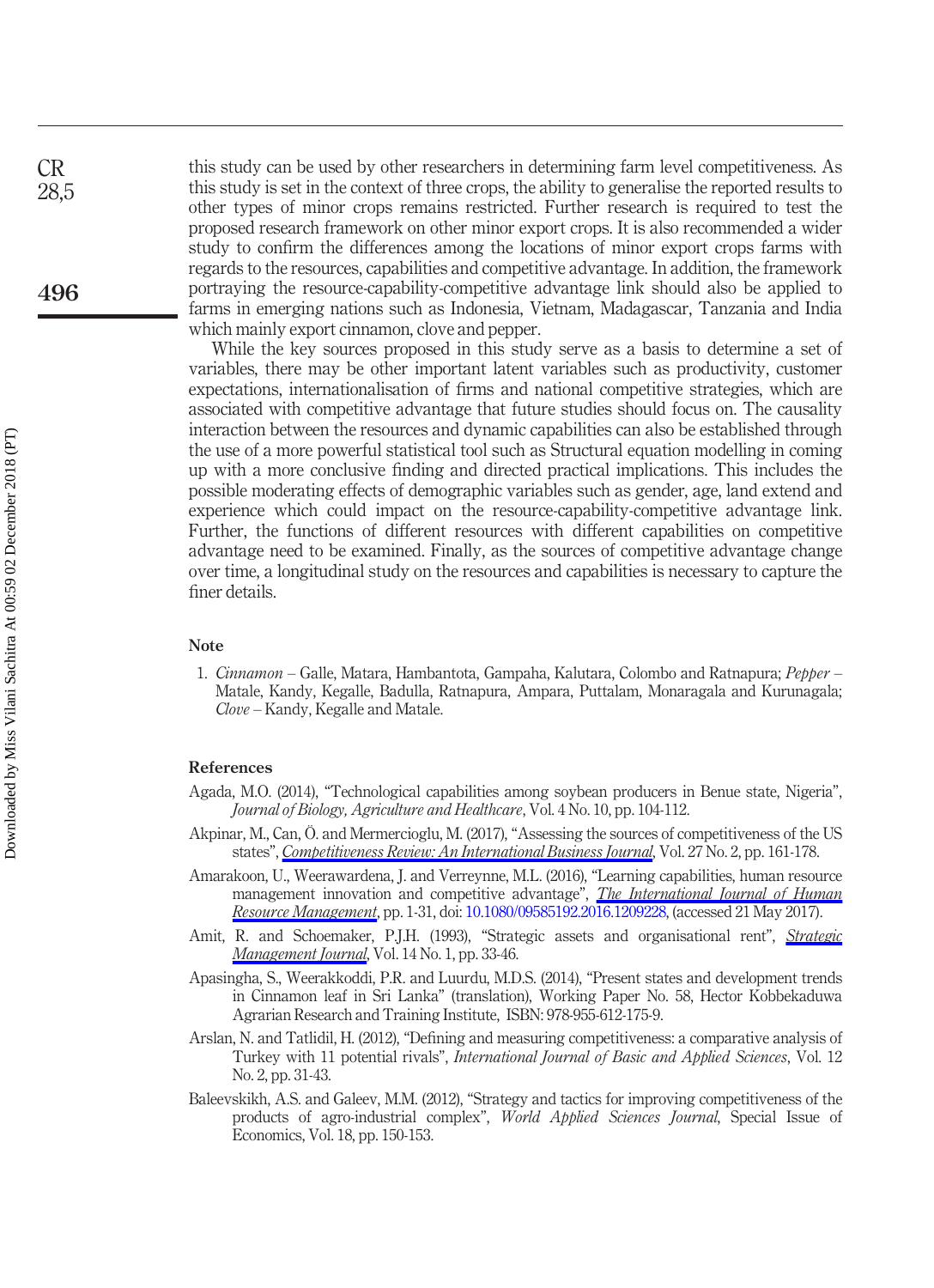- <span id="page-20-11"></span>Barclay, D., Thompson, R. and Higgins, C. (1995), "The partial least squares (PLS) approach to causal modelling: personal computer adoption and use as an illustration", *Technology Studies*, Vol. 2 No. 2, pp. 285-309. Export crops farms in Sri
- <span id="page-20-1"></span>Barney, J. (1991), "Firm resources and sustained competitive advantage", *[Journal of Management](https://www.emeraldinsight.com/action/showLinks?doi=10.1108%2FCR-01-2017-0004&crossref=10.1177%2F014920639101700108&isi=A1991FE14500007&citationId=p_31)*, Vol. 17 No. 1, pp. 99-120.
- <span id="page-20-3"></span>Barney, J., Wright, M. and Ketchen, D.J. (2001), "The resource-based view of the firm: ten years after 1991", *[Journal of Management](https://www.emeraldinsight.com/action/showLinks?doi=10.1108%2FCR-01-2017-0004&crossref=10.1177%2F014920630102700601&isi=000172894200001&citationId=p_32)*, Vol. 27 No. 6, pp. 625-641.
- <span id="page-20-5"></span>Barney, J.B. (1995), "Looking inside for competitive advantage", [Academy of Management Perspectives](https://www.emeraldinsight.com/action/showLinks?doi=10.1108%2FCR-01-2017-0004&crossref=10.5465%2Fame.1995.9512032192&citationId=p_33), Vol. 9 No. 4, pp. 49-60.
- <span id="page-20-16"></span>Benedetto, C.A.D. and Song, M. (2003), "The relationship between strategic type and firm capabilities in Chinese firms", *[International Marketing Review](https://www.emeraldinsight.com/action/showLinks?doi=10.1108%2FCR-01-2017-0004&system=10.1108%2F02651330310498762&isi=000186049400003&citationId=p_34)*, Vol. 20 No. 5, pp. 514-533.
- <span id="page-20-13"></span>Bhardwaj, R.K., Rohatash, K., Sikka, B.K., Singh, A., Sharma, M.L. and Singh, N.K. (2011), "Challenges and constraints of marketing and export of indian spices in, India", Proceeding of International Conference on Technology and Business Management, March, 739-749.
- <span id="page-20-9"></span>Bhuiyan, M.S.H. (2011), "Tacit sources of competitive advantages of the leading Chinese companies extracted from the longitudinal analysis of Chinese internationalization", [Procedia Social and](https://www.emeraldinsight.com/action/showLinks?doi=10.1108%2FCR-01-2017-0004&crossref=10.1016%2Fj.sbspro.2011.09.107&citationId=p_36) [Behavioural Sciences](https://www.emeraldinsight.com/action/showLinks?doi=10.1108%2FCR-01-2017-0004&crossref=10.1016%2Fj.sbspro.2011.09.107&citationId=p_36), Vol. 24 No. 1, pp. 727-736.
- <span id="page-20-18"></span>Borch, O.J. and Forsman, S. (2001), "'The competitive tools and capabilities of micro firms in the Nordic food sector – a comparative study", The Food Sector in Transition – Nordic research – Proceedings of NJF Seminar, No. 313, pp. 33-50.
- <span id="page-20-15"></span>Carmeli, A. and Tishler, A. (2004), "Resources, capabilities and the performance of industrial firms: a multivariate analysis", [Managerial and Decision Economics](https://www.emeraldinsight.com/action/showLinks?doi=10.1108%2FCR-01-2017-0004&crossref=10.1002%2Fmde.1192&citationId=p_38), Vol. 25 No. 67, pp. 299-315.
- Carter, S. (1998), "Portfolio entrepreneurship in the farm sector: indigenous growth in rural areas?", **[Entrepreneurship and Regional Development](https://www.emeraldinsight.com/action/showLinks?doi=10.1108%2FCR-01-2017-0004&crossref=10.1080%2F08985629800000002&citationId=p_39)**, Vol. 10 No. 1, pp. 17-32.
- <span id="page-20-4"></span>Cater, T. and Cater, B. (2009),"(In)tangible resources as antecedents of a company's competitive advantage and performance", *[Journal of East European Management Studies](https://www.emeraldinsight.com/action/showLinks?doi=10.1108%2FCR-01-2017-0004&crossref=10.5771%2F0949-6181-2009-2-186&isi=000267979100004&citationId=p_40)*, Vol. 14 No. 2, pp. 186-209.
- <span id="page-20-10"></span>Census and Statistic Department (2014), "District statistical hand book", available at: [www.statistics.](http://www.statistics.gov.lk/DistrictStatHBook.asp) [gov.lk/DistrictStatHBook.asp](http://www.statistics.gov.lk/DistrictStatHBook.asp) (accessed 10 January 2015).
- <span id="page-20-14"></span>Central Bank of Sri Lanka (2015), Annual Report, Central Bank of Sri Lanka, Colombo.
- <span id="page-20-12"></span>Chittithaworn, C., Islam, M.A., Keawchana, T. and Yusuf, D.H.M. (2011), "Factors affecting business success of small and medium enterprises (SMEs) in Thailand", *[Asian Social Science](https://www.emeraldinsight.com/action/showLinks?doi=10.1108%2FCR-01-2017-0004&crossref=10.5539%2Fass.v7n5p180&citationId=p_43)*, Vol. 7 No. 5, pp. 180-190.
- <span id="page-20-8"></span>Cho, D.S., Moon, H.C. and Yin, W. (2016), "Enhancing national competitiveness through national cooperation: the case of South Korea and Dubai", [Competitiveness Review](https://www.emeraldinsight.com/action/showLinks?doi=10.1108%2FCR-01-2017-0004&system=10.1108%2FCR-05-2015-0036&isi=000392738700001&citationId=p_44), Vol. 26 No. 5, pp. 482-499.
- <span id="page-20-19"></span>Day, G.S. (1994), "The capabilities of market-driven organizations", *[Journal of Marketing](https://www.emeraldinsight.com/action/showLinks?doi=10.1108%2FCR-01-2017-0004&crossref=10.1177%2F002224299405800404&isi=A1994PM30200004&citationId=p_45)*, Vol. 58 No. 4, pp. 37-52.
- <span id="page-20-7"></span>DeSarbo, W.S., Di Benedetto, C.A. and Song, M. (2007), "A heterogeneous resource based view for exploring relationships between firm performance and capabilities", *[Journal of Modelling in](https://www.emeraldinsight.com/action/showLinks?doi=10.1108%2FCR-01-2017-0004&system=10.1108%2F17465660710763407&citationId=p_46) [Management](https://www.emeraldinsight.com/action/showLinks?doi=10.1108%2FCR-01-2017-0004&system=10.1108%2F17465660710763407&citationId=p_46)*, Vol. 2 No. 2, pp. 103-130.
- <span id="page-20-2"></span>Dlamini, B.P., Kirsten, J.F. and Masuku, M.B. (2014), "Factors affecting the competitiveness of the agribusiness sector in Swaziland", *[Journal of Agricultural Studies](https://www.emeraldinsight.com/action/showLinks?doi=10.1108%2FCR-01-2017-0004&crossref=10.5296%2Fjas.v2i1.4775&citationId=p_47)*, Vol. 2 No. 1, pp. 61-72.
- <span id="page-20-0"></span>Dziwornu, R.K. (2014), "Econometric analysis of factors affecting competitive advantage of broiler agribusinesses in Ghana", [Journal of Development and Agricultural Economics](https://www.emeraldinsight.com/action/showLinks?doi=10.1108%2FCR-01-2017-0004&crossref=10.5897%2FJDAE2013.0527&citationId=p_48), Vol. 6 No. 2, pp. 87-93.
- <span id="page-20-6"></span>Eisenhardt, K.M. and Martin, J.A. (2000), "Dynamic capabilities: what are they?", [Strategic](https://www.emeraldinsight.com/action/showLinks?doi=10.1108%2FCR-01-2017-0004&crossref=10.1002%2F1097-0266%28200010%2F11%2921%3A10%2F11%3C1105%3A%3AAID-SMJ133%3E3.0.CO%3B2-E&isi=000165188900009&citationId=p_49) [Management Journal](https://www.emeraldinsight.com/action/showLinks?doi=10.1108%2FCR-01-2017-0004&crossref=10.1002%2F1097-0266%28200010%2F11%2921%3A10%2F11%3C1105%3A%3AAID-SMJ133%3E3.0.CO%3B2-E&isi=000165188900009&citationId=p_49), Vol. 21 Nos 10/11, pp. 1105-1121.
- <span id="page-20-17"></span>Forsman, S. (2000), "Resource-based strategy analysis: a case of local food processing firms in Finland", The Food Sector in Transition – Nordic Research – Proceedings of NJF Seminar No. 313, pp. 51-62.

Lanka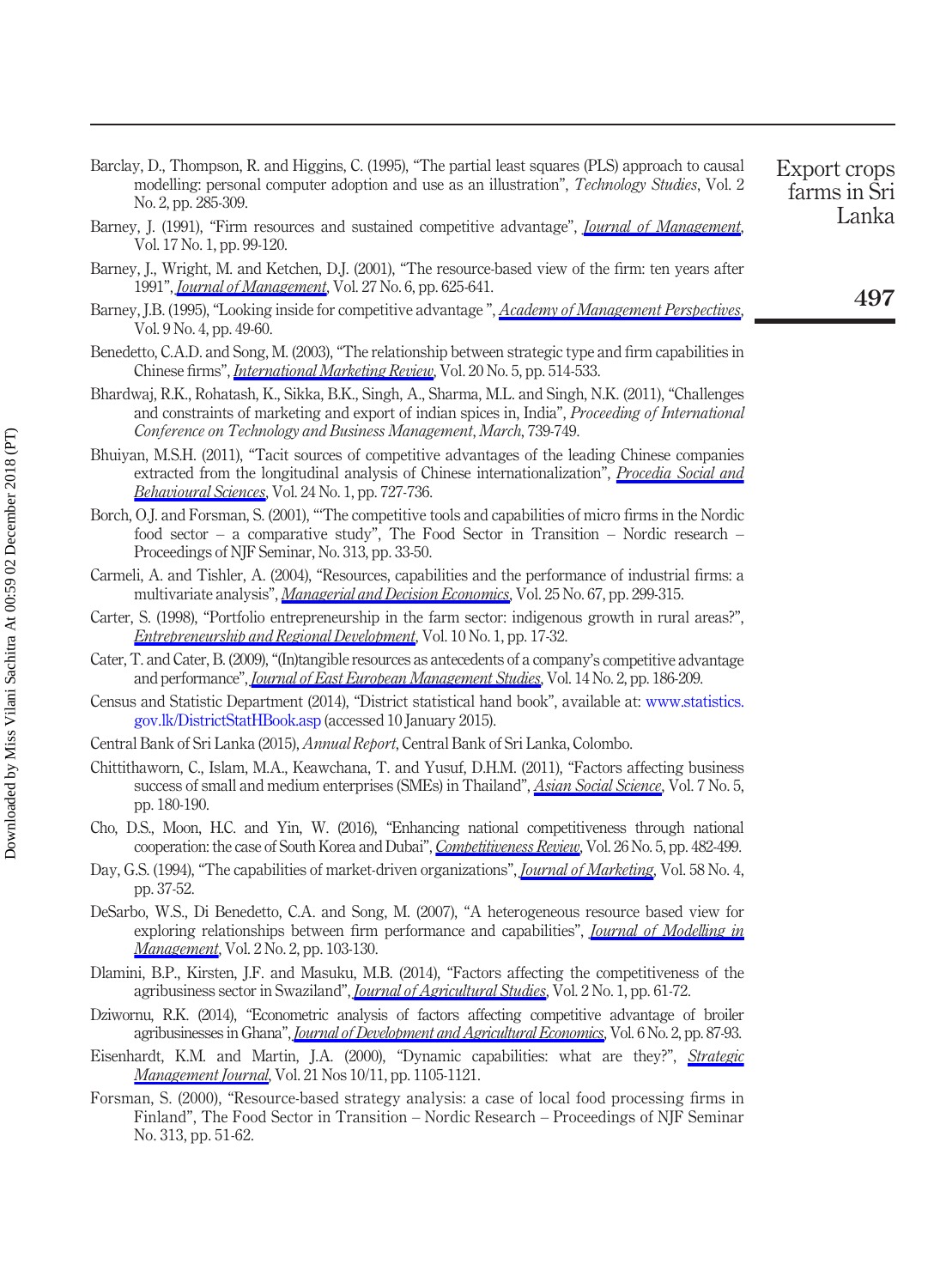<span id="page-21-19"></span><span id="page-21-17"></span><span id="page-21-16"></span><span id="page-21-10"></span><span id="page-21-5"></span><span id="page-21-3"></span><span id="page-21-0"></span>

| <b>CR</b><br>28,5 | Franzak, F. and Pitta, D. (2005), "New product development at Eastern spice and flavorings", <i>Journal of</i><br><i>Product and Brand Management</i> , Vol. 14 No. 7, pp. 462-467.                                                                                                                                      |
|-------------------|--------------------------------------------------------------------------------------------------------------------------------------------------------------------------------------------------------------------------------------------------------------------------------------------------------------------------|
|                   | Garson, D.G. (2012), Testing Statistical Assumptions, 12th ed., David Garson and Statistical Associates<br>Publishing, Asheboro.                                                                                                                                                                                         |
|                   | Gaytán, D. and Benita, F. (2014), "On the competitiveness of Mexico's dry chilli production", <i>Ekonomika</i><br><i>Poljoprivrede</i> , Vol. 61 No. 2, pp. 307-317.                                                                                                                                                     |
| 498               | Gonçalves, V.C., Mendes, F.R., Sardinha, I.D. and Rodrigues, R. (2015), "Twenty years after the porter<br>report for Portugal", <i>Competitiveness Review</i> , Vol. 25 No. 5, pp. 540-554.                                                                                                                              |
|                   | Grande, J. (2011), "New venture creation in the farm sector: critical resources and capabilities", <i>Journal</i><br>of Rural Studies, Vol. 27 No. 2, pp. 220-233.                                                                                                                                                       |
|                   | Grant, R.M. (1991), "The resource-based theory of competitive advantage: implications for strategy<br>formulation", <i>California Management Review</i> , Vol. 33 No. 3, pp. 114-135.                                                                                                                                    |
|                   | Grant, R.M. (1996), "Toward a knowledge-based theory of the firm", <i>Strategic Management Journal</i> ,<br>Vol. 17 No. S2, pp. 109-122.                                                                                                                                                                                 |
|                   | Gyau, A., Franzel, S., Chiatoh, M., Nimino, G. and Owusu, K. (2014), "Collective action to improve<br>market access for smallholder producers of agroforestry products: key lessons learned with<br>insights from Cameroon's experience", <i>Current Opinion in Environmental Sustainability</i> , Vol. 6,<br>pp. 68-72. |
|                   | Habbershon, T.G. and Williams, M.L. (1999), "A resource-based framework for assessing the strategic<br>advantages of family firms", Family Business Review, Vol. 12 No. 1, pp. 1-25.                                                                                                                                     |
|                   | Hair, J.F., Black, W.C., Babin, B.J. and Anderson, R.E. (2010), <i>Multivariate Data Analysis</i> , 7th ed.,<br>Pearson Prentice-Hall, NJ.                                                                                                                                                                               |
|                   | Hanafi, M., Wibisono, D., Mangkusubroto, K., Siallagan, M. and Badriyah, M.J.K. (2017), "Modelling<br>competitive advantage of nation: a literature review", Competitiveness Review: An International<br><i>Business Journal</i> , Vol. 27 No. 4, pp. 335-365.                                                           |
|                   | Hayes, A.F. (2009), "Beyond baron and kenny: statistical mediation analysis in the new millennium",<br><i>Communication Monographs</i> , Vol. 76 No. 4, pp. 408-420.                                                                                                                                                     |
|                   | Hchaichi, R. and Ghodbane, S. (2014), "Empirical analysis of determinants of international<br>competitiveness", <i>International Journal of Business and Social Science</i> , Vol. 5 No. 5,<br>pp. 203-209.                                                                                                              |

- <span id="page-21-15"></span><span id="page-21-13"></span><span id="page-21-12"></span><span id="page-21-11"></span><span id="page-21-8"></span><span id="page-21-6"></span><span id="page-21-4"></span>Hinterhuber, A. (2013), "Can competitive advantage be predicted?: towards a predictive definition of competitive advantage in the resource-based view of the firm", [Management Decision](https://www.emeraldinsight.com/action/showLinks?doi=10.1108%2FCR-01-2017-0004&system=10.1108%2F00251741311326572&isi=000319086000006&citationId=p_64), Vol. 51 No. 4, pp. 795-812.
- <span id="page-21-1"></span>Ibeh, K.I.N. (2003), "Towards a greater level of international entrepreneurship among smaller agribusiness firms: resource levers and strategic options", Strathclyde International Business Unit Working Paper 2003/02, University of Strathclyde, available at: [www.doc88.com/p-](http://www.doc88.com/p-989966036739.html)[989966036739.html](http://www.doc88.com/p-989966036739.html) (accessed 10 May 2016).
- <span id="page-21-7"></span>Ismail, A.I., Rose, R.C., Abdullah, H. and Uli, J. (2010), "The relationship between organizational competitive advantage and performance moderated by the age and size of firms", Asian Academy of Management Journal, Vol. 15 No. 2, pp. 157-173.
- <span id="page-21-9"></span>Ismail, M.D. (2013), "Learning orientation and trust in small and medium enterprise (SME) export competitive advantage", Asian Academy of Management Journal, Vol. 18 No. 2, pp. 153-179.
- <span id="page-21-2"></span>Ismail, A.I., Rose, R.C., Uli, J. and Abdullah, H. (2012), "The relationship between organisational resources, capabilities, systems and competitive advantage", Asian Academy of Management Journal, Vol. 17 No. 1, pp. 151-173.
- <span id="page-21-18"></span>Itami, H. (1987), Mobilizing Invisible Assets, Harvard University Press, Cambridge, MA.
- <span id="page-21-14"></span>Jie, F., Parton, K.A. and Cox, R.J. (2013), "Linking supply chain practices to competitive advantage: an example from Australian agribusiness", *[British Food Journal](https://www.emeraldinsight.com/action/showLinks?doi=10.1108%2FCR-01-2017-0004&system=10.1108%2FBFJ-10-2010-0181&isi=000321478800006&citationId=p_70)*, Vol. 115 No. 7, pp. 1003-1024.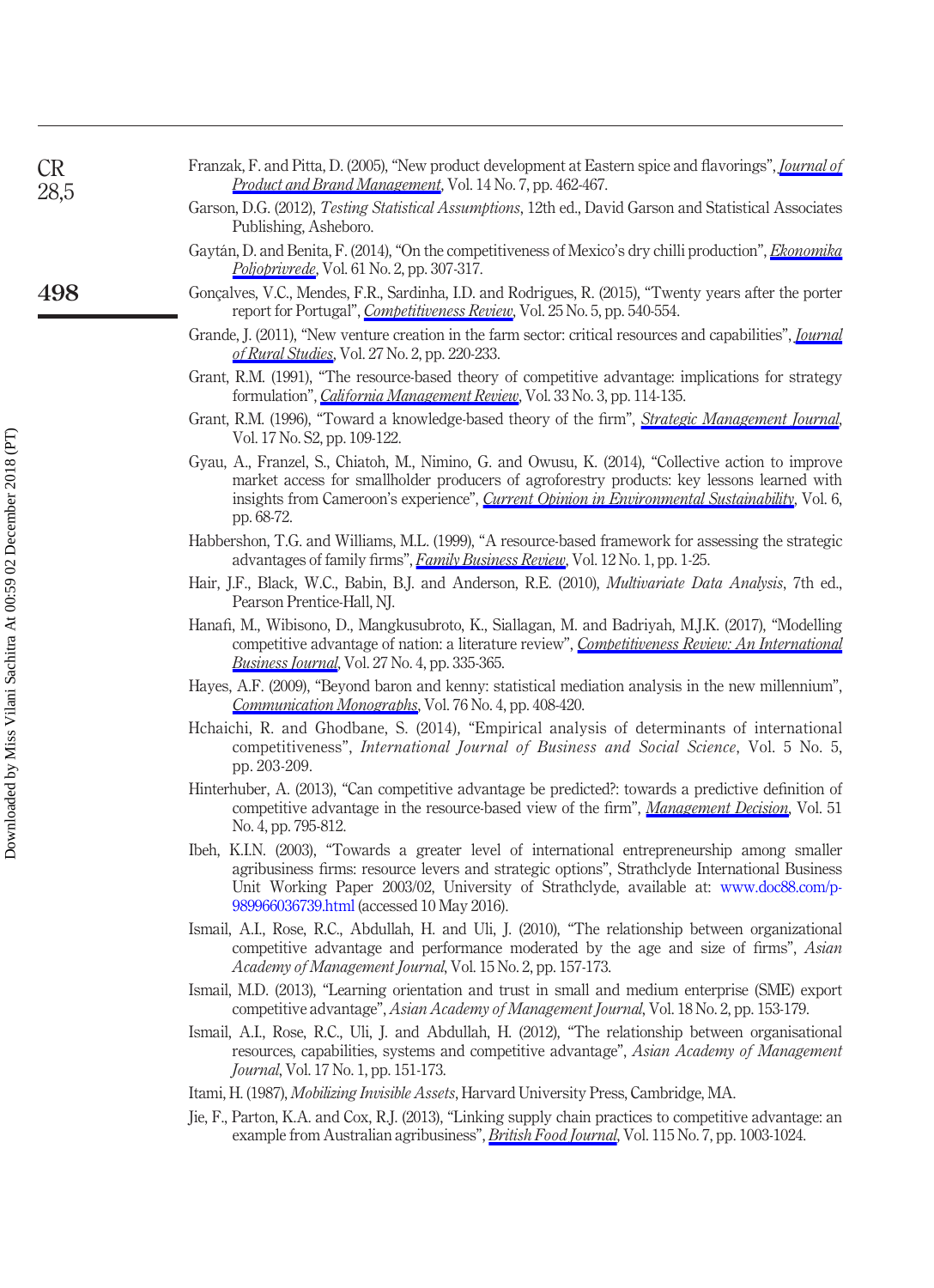- <span id="page-22-9"></span>Kata, R. and Zajac, D. (2007), "Role of territorial government in the development of agriculture and nonagricultural entrepreneurship in rural areas", pp. 23-31, available at: <http://purl.umn.edu/138329> (accessed 6 April 2017).
- <span id="page-22-11"></span>Kennedy, P.L., Harrison, R.W., Kalaitzandonakes, N.G., Peterson, H.C. and Rindfuss, R.P. (1997), "Perspectives on evaluating competitiveness in agribusiness industries", [Agribusiness](https://www.emeraldinsight.com/action/showLinks?doi=10.1108%2FCR-01-2017-0004&crossref=10.1002%2F%28SICI%291520-6297%28199707%2F08%2913%3A4%3C385%3A%3AAID-AGR4%3E3.0.CO%3B2-V&citationId=p_72), Vol. 13 No. 4, pp. 385-392.
- <span id="page-22-10"></span>Kharub, M. and Sharma, R. (2017), "Comparative analyses of competitive advantage using porter diamond model (the case of MSMEs in Himachal Pradesh)", [Competitiveness Review: An](https://www.emeraldinsight.com/action/showLinks?doi=10.1108%2FCR-01-2017-0004&system=10.1108%2FCR-02-2016-0007&isi=000399049600003&citationId=p_73) [International Business Journal](https://www.emeraldinsight.com/action/showLinks?doi=10.1108%2FCR-01-2017-0004&system=10.1108%2FCR-02-2016-0007&isi=000399049600003&citationId=p_73), Vol. 27 No. 2, pp. 132-160.
- <span id="page-22-4"></span>Kortelainen, S. and Karkkainen, H. (2011), "Dynamic model in understanding dynamics of competitiveness: system dynamics approach in mobile handset vendor business", Proceedings of Strategic Management Society SMS Annual International Conference, 383-397.
- <span id="page-22-7"></span>Kraja, Y. and Osmani, E. (2013), "Competitive advantage and its impact in small and medium enterprises (SMEs) (Case of Albania)", *European Scientific Journal*, Vol. 9 No. 16, pp. 76-85.
- <span id="page-22-17"></span>Kumar, N.R. and Rai, M. (2007), "Performance, competitiveness and determinants of tomato export from India", Agricultural Economics Research Review, Vol. 20, pp. 551-562.
- <span id="page-22-1"></span>Lages, L.F., Silva, G. and Styles, C. (2009), "Relationship capabilities, quality and innovation as determinants of export performance", *[Journal of International Marketing](https://www.emeraldinsight.com/action/showLinks?doi=10.1108%2FCR-01-2017-0004&crossref=10.1509%2Fjimk.17.4.47&isi=000272485200003&citationId=p_77)*, Vol. 17 No. 4, pp. 47-70.
- <span id="page-22-18"></span>Lakhal, L. (2009), "Impact of quality on competitive advantage and organizational performance", **[Journal of the Operational Research Society](https://www.emeraldinsight.com/action/showLinks?doi=10.1108%2FCR-01-2017-0004&crossref=10.1057%2Fpalgrave.jors.2602601&isi=000265160800006&citationId=p_78), Vol. 60 No. 5, pp. 637-664.**
- <span id="page-22-3"></span>Lamprinopoulou, C., Tregear, A. and Ness, M. (2006), "Agrifood SMEs in Greece: the role of collective action", *[British Food Journal](https://www.emeraldinsight.com/action/showLinks?doi=10.1108%2FCR-01-2017-0004&system=10.1108%2F00070700610682346&isi=000241065400005&citationId=p_79)*, Vol. 108 No. 8, pp. 663-676.
- <span id="page-22-14"></span>Leech, N.L., Barrett, K.C. and Morgan, G.A. (2005), SPSS for Intermediate Statistics: Use and Interpretation, 2nd ed., Lawrence Erlbaum Associates Publishers, NJ.
- <span id="page-22-13"></span>Li, S., Nathan, B.R., Nathan, T.S.R. and Rao, S.S. (2006), "The impact of supply chain management practices on competitive advantage and organizational performance", [Omega: The International](https://www.emeraldinsight.com/action/showLinks?doi=10.1108%2FCR-01-2017-0004&crossref=10.1016%2Fj.omega.2004.08.002&isi=000233386000001&citationId=p_81) [Journal of Management Science](https://www.emeraldinsight.com/action/showLinks?doi=10.1108%2FCR-01-2017-0004&crossref=10.1016%2Fj.omega.2004.08.002&isi=000233386000001&citationId=p_81), Vol. 34 No. 2, pp. 107-124.
- <span id="page-22-8"></span>Lu, Y., Zhou, L., Bruton, G. and Li, W. (2010), "Capabilities as a mediator linking resources and the international performance of entrepreneurial firms in an emerging economy", *[Journal of](https://www.emeraldinsight.com/action/showLinks?doi=10.1108%2FCR-01-2017-0004&crossref=10.1057%2Fjibs.2009.73&isi=000275810400005&citationId=p_82)* [International Business Studies](https://www.emeraldinsight.com/action/showLinks?doi=10.1108%2FCR-01-2017-0004&crossref=10.1057%2Fjibs.2009.73&isi=000275810400005&citationId=p_82), Vol. 41 No. 3, pp. 419-436.
- <span id="page-22-5"></span>Makadok, R. (2001), "Toward a synthesis of the resource-based and dynamic-capability views of rent creation", *[Strategic Management Journal](https://www.emeraldinsight.com/action/showLinks?doi=10.1108%2FCR-01-2017-0004&crossref=10.1002%2Fsmj.158&isi=000168323600001&citationId=p_83)*, Vol. 22 No. 5, pp. 387-401.
- <span id="page-22-15"></span>Malhotra, N. and Birks, D.F. (2006), *Marketing Research: An Applied Approach*, 3rd ed., Prentice Hall, Upper Saddle River, NJ.
- <span id="page-22-0"></span>Mann, S., Breukers, A., Schweiger, J. and Mack, G. (2011), "Greenhouse vegetable production in The Netherlands and Switzerland: a grounded look at sector competitiveness", [Competitiveness](https://www.emeraldinsight.com/action/showLinks?doi=10.1108%2FCR-01-2017-0004&system=10.1108%2F10595421111152147&citationId=p_85) [Review: An International Business Journal](https://www.emeraldinsight.com/action/showLinks?doi=10.1108%2FCR-01-2017-0004&system=10.1108%2F10595421111152147&citationId=p_85), Vol. 21 No. 4, pp. 339-351.
- <span id="page-22-2"></span>Martin-de-Castro, G., Navas-Lopez, J.E., Lopez-Sáez, P. and Alama-Salazar, E. (2006), "Organizational capital as competitive advantage of the firm", *[Journal of Intellectual](https://www.emeraldinsight.com/action/showLinks?doi=10.1108%2FCR-01-2017-0004&system=10.1108%2F14691930610681438&citationId=p_86)* [Capital](https://www.emeraldinsight.com/action/showLinks?doi=10.1108%2FCR-01-2017-0004&system=10.1108%2F14691930610681438&citationId=p_86), Vol. 7 No. 3, pp. 324-337.
- <span id="page-22-12"></span>Martinez, J.A., Bonales, J., Zamudio, A.G. and Gaytan, J. (2014), "Competitiveness's determinants in the avocado export sector's value chain", *[American Journal of Experimental Agriculture](https://www.emeraldinsight.com/action/showLinks?doi=10.1108%2FCR-01-2017-0004&crossref=10.9734%2FAJEA%2F2014%2F6493&citationId=p_87)*, Vol. 4 No. 3, pp. 275-289.
- <span id="page-22-6"></span>Morgan, N.A., Kaleka, A. and Katsikeas, C.S. (2004), "Antecedents of export venture performance: a theoretical model and empirical assessment", *[Journal of Marketing](https://www.emeraldinsight.com/action/showLinks?doi=10.1108%2FCR-01-2017-0004&crossref=10.1509%2Fjmkg.68.1.90.24028&isi=000188005600007&citationId=p_88)*, Vol. 68 No. 1, pp. 90-108.
- <span id="page-22-16"></span>Morgan, N.A., Vorhies, D.W. and Mason, C.H. (2009), "Market orientation, marketing capability and firm performance", [Strategic Management Journal](https://www.emeraldinsight.com/action/showLinks?doi=10.1108%2FCR-01-2017-0004&crossref=10.1002%2Fsmj.764&isi=000267302800006&citationId=p_89), Vol. 30 No. 8, pp. 909-920.

farms in Sri Lanka

499

Export crops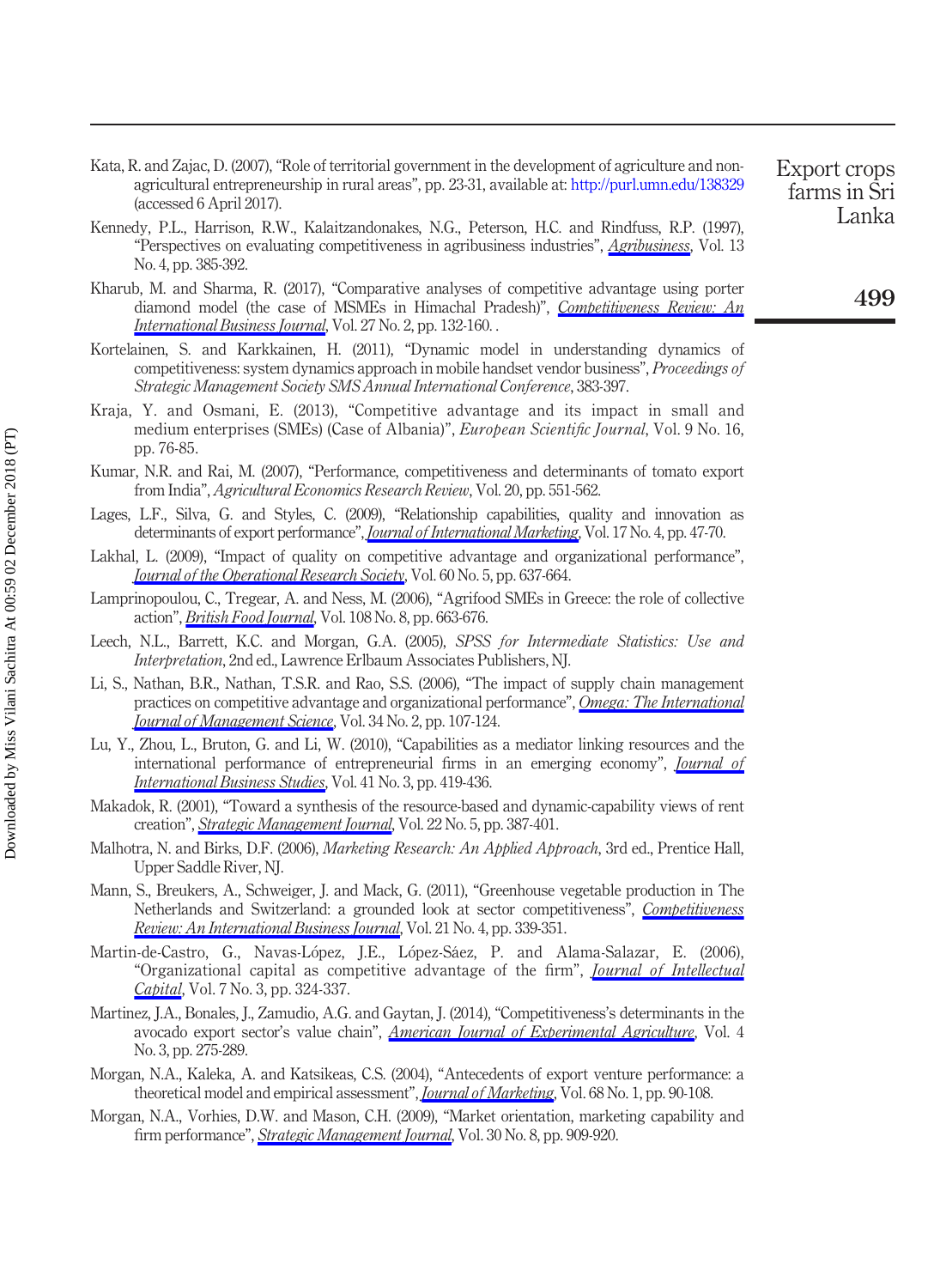- <span id="page-23-0"></span>Mugera, A.W. (2012), "Sustained competitive advantage in agribusiness: applying the resource-based theory to human resources", *[International Food and Agribusiness Management Review](https://www.emeraldinsight.com/action/showLinks?doi=10.1108%2FCR-01-2017-0004&isi=000314412000003&citationId=p_90)*, Vol. 15 No. 4, pp. 27-48.
- <span id="page-23-8"></span>Nath, P., Nachiappan, S. and Ramanathan, R. (2010), "The impact of marketing capability, operations capability and diversification strategy on performance: a resource-based view", *[Industrial](https://www.emeraldinsight.com/action/showLinks?doi=10.1108%2FCR-01-2017-0004&crossref=10.1016%2Fj.indmarman.2008.09.001&isi=000275613200015&citationId=p_91)* [Marketing Management](https://www.emeraldinsight.com/action/showLinks?doi=10.1108%2FCR-01-2017-0004&crossref=10.1016%2Fj.indmarman.2008.09.001&isi=000275613200015&citationId=p_91), Vol. 39 No. 2, pp. 317-329.
- <span id="page-23-17"></span><span id="page-23-16"></span><span id="page-23-15"></span><span id="page-23-14"></span><span id="page-23-13"></span><span id="page-23-12"></span><span id="page-23-11"></span><span id="page-23-10"></span><span id="page-23-9"></span><span id="page-23-7"></span><span id="page-23-6"></span><span id="page-23-5"></span><span id="page-23-4"></span><span id="page-23-3"></span><span id="page-23-2"></span><span id="page-23-1"></span>Newbert, S.L. (2007), "Empirical research on the resource-based view of the firm: an assessment and suggestions for future research", *[Strategic Management Journal](https://www.emeraldinsight.com/action/showLinks?doi=10.1108%2FCR-01-2017-0004&crossref=10.1002%2Fsmj.573&isi=000243704700002&citationId=p_92)*, Vol. 28 No. 2, pp. 121-146.
	- Newbert, S.L. (2008), "Value, rareness, competitive advantage and performance: a conceptual-level empirical investigation of the resource-based view of the firm", [Strategic Management Journal](https://www.emeraldinsight.com/action/showLinks?doi=10.1108%2FCR-01-2017-0004&crossref=10.1002%2Fsmj.686&isi=000257024000004&citationId=p_93), Vol. 29 No. 7, pp. 745-768.
	- Ngo, L.V. and O'Cass, A. (2012), "In search of innovation and customer-related performance superiority: the role of market orientation, marketing capability, and innovation capability interactions", [Journal of Product Innovation Management](https://www.emeraldinsight.com/action/showLinks?doi=10.1108%2FCR-01-2017-0004&crossref=10.1111%2Fj.1540-5885.2012.00939.x&isi=000307164000012&citationId=p_94), Vol. 29 No. 5, pp. 861-877.
	- Ngugi, I.K., R.E., Johnsen, R.E. and Erde, P. (2010), "Relational capabilities for value co-creation and innovation in SMEs", *[Journal of Small Business and Enterprise Development](https://www.emeraldinsight.com/action/showLinks?doi=10.1108%2FCR-01-2017-0004&system=10.1108%2F14626001011041256&citationId=p_95)*, Vol. 17 No. 2, pp. 260-278.
	- Nwachukwu, I.N., Onyenweaku, C.E., Nwaru, J.C., Mbanasor, J.A. and Daramola, A. (2014), "Competitiveness in the export demand for Nigerian rubber", *[Journal of Agricultural Sciences](https://www.emeraldinsight.com/action/showLinks?doi=10.1108%2FCR-01-2017-0004&crossref=10.4038%2Fjas.v9i1.6348&citationId=p_96)* Vol. 9 No. 1, pp. 1-11.
	- Oliver, C. (1997), "Sustainable competitive advantage: combining institutional and resource-based view", [Strategic Management Journal](https://www.emeraldinsight.com/action/showLinks?doi=10.1108%2FCR-01-2017-0004&crossref=10.1002%2F%28SICI%291097-0266%28199710%2918%3A9%3C697%3A%3AAID-SMJ909%3E3.0.CO%3B2-C&isi=A1997XZ43600002&citationId=p_97), Vol. 18 No. 9, pp. 697-713.
	- Perez-Cabanero, C., Gonzalez-Cruz, T. and Cruz-Ros, S. (2012), "Do family SME managers value marketing capabilities' contribution to firm performance?", [Marketing Intelligence and Planning](https://www.emeraldinsight.com/action/showLinks?doi=10.1108%2FCR-01-2017-0004&system=10.1108%2F02634501211211948&citationId=p_98), Vol. 30 No. 2, pp. 116-142.
	- Porter, M.E. (1985), "Technology and competitive advantage", *[Journal of Business Strategy](https://www.emeraldinsight.com/action/showLinks?doi=10.1108%2FCR-01-2017-0004&system=10.1108%2Feb039075&citationId=p_99)*, Vol. 5 No. 3, pp. 60-79.
	- Porter, M.E. (1990), *[Competitive Advantage of Nations](https://www.emeraldinsight.com/action/showLinks?doi=10.1108%2FCR-01-2017-0004&crossref=10.1007%2F978-1-349-11336-1&citationId=p_100)*, The Free Press, New York, NY.
	- Powell, T.C. (2001), "Competitive advantage: logical and philosophical considerations", [Strategic](https://www.emeraldinsight.com/action/showLinks?doi=10.1108%2FCR-01-2017-0004&crossref=10.1002%2Fsmj.173&isi=000170638700004&citationId=p_101) [Management Journal](https://www.emeraldinsight.com/action/showLinks?doi=10.1108%2FCR-01-2017-0004&crossref=10.1002%2Fsmj.173&isi=000170638700004&citationId=p_101), Vol. 22 No. 9, pp. 875-888.
	- Priem, R. and Butler, J. (2001), "Tautology in the resource-based view and the implications of externally determined resource value: Further comments", [Academy of Management Review](https://www.emeraldinsight.com/action/showLinks?doi=10.1108%2FCR-01-2017-0004&crossref=10.5465%2Famr.2001.4011946&isi=000166430200010&citationId=p_102), Vol. 26 No. 1, pp. 57-66.
	- Rao, N.H. and Rogers, P.P. (2006), "Assessment of agricultural sustainability", [Current Science](https://www.emeraldinsight.com/action/showLinks?doi=10.1108%2FCR-01-2017-0004&isi=000240266200017&citationId=p_103), Vol. 91 No. 4, pp. 439-448.
	- Ridha, R.N. and Wahyu, B.P. (2017), "Entrepreneurship intention in agricultural sector of young generation in Indonesia", *Asia Pacifi[c Journal of Innovation and Entrepreneurship](https://www.emeraldinsight.com/action/showLinks?doi=10.1108%2FCR-01-2017-0004&system=10.1108%2FAPJIE-04-2017-022&isi=000415569000007&citationId=p_104)*, Vol. 11 No. 1, pp. 76-89.
	- Ritala, P. and Ellonen, H.K. (2010), "Competitive advantage in interfirm cooperation: old and new explanations", [Competitiveness Review: An International Business Journal](https://www.emeraldinsight.com/action/showLinks?doi=10.1108%2FCR-01-2017-0004&system=10.1108%2F10595421011080751&citationId=p_105), Vol. 20 No. 5, pp. 367-383.
	- Rosairo, H.S.R. and Potts, D.J. (2016), "A study on entrepreneurial attitudes of upcountry vegetable farmers in Sri Lanka", *[Journal of Agribusiness in Developing and Emerging Economies](https://www.emeraldinsight.com/action/showLinks?doi=10.1108%2FCR-01-2017-0004&system=10.1108%2FJADEE-07-2014-0024&isi=000397107900003&citationId=p_106)*, Vol. 6 No. 1, pp. 39-58.
	- Saboniene, A. (2009), "Lithuanian export competitiveness: comparison with other Baltic States", Inzinerine Ekonomika-Engineering Economics, Vol. 2 No. 62, pp. 49-57.
	- Sachitra, V. (2016), "Review of competitive advantage measurements: reference on agribusiness sector", Journal of Scientifi[c Research and Reports](https://www.emeraldinsight.com/action/showLinks?doi=10.1108%2FCR-01-2017-0004&crossref=10.9734%2FJSRR%2F2016%2F30850&citationId=p_108), Vol. 12 No. 6, pp. 1-11.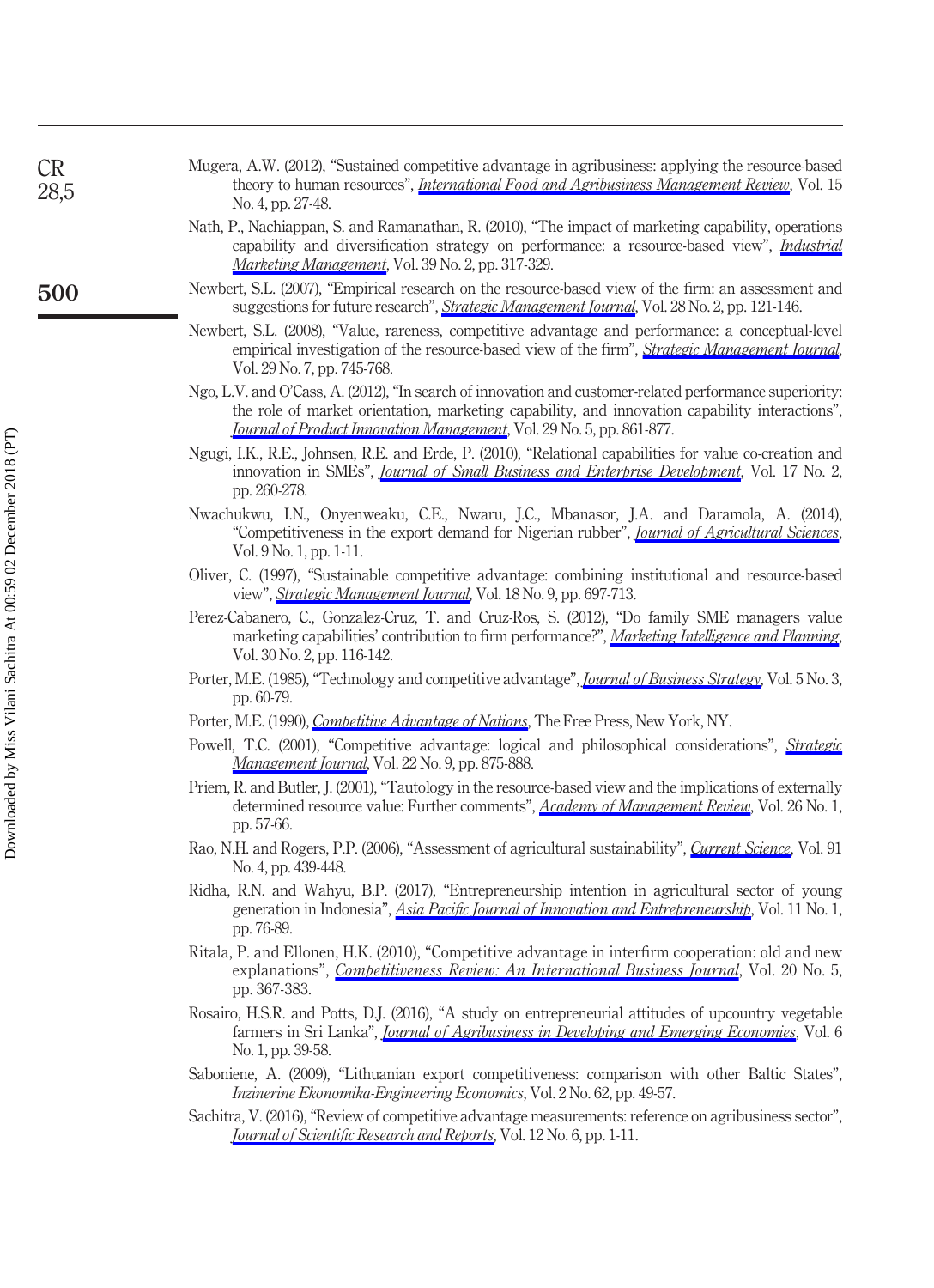- <span id="page-24-2"></span>Sachitra, V. and Chong, S.C. (2015), "Enhancing competitive advantage of Sri Lankan minor export crops", Journal of Global Economics, Management and Business Research, Vol. 4 No. 4, pp. 185-194.
- <span id="page-24-4"></span>Sachitra, V. and Chong, S.C. (2017), "Relationships between institutional capital, dynamic capabilities and competitive advantage: empirical examination of the agribusiness sector", International Review of Management and Marketing, Vol. 7 No. 1, pp. 389-397.
- <span id="page-24-5"></span>Sachitra, V., Chong, S.C. and Khin, A.A. (2016), "Sources of competitive advantage measurement in the minor export crop sector in Sri Lanka: result from pilot study", [Asian Journal of Agricultural](https://www.emeraldinsight.com/action/showLinks?doi=10.1108%2FCR-01-2017-0004&crossref=10.9734%2FAJAEES%2F2016%2F27814&citationId=p_111) [Extension, Economics and Sociology](https://www.emeraldinsight.com/action/showLinks?doi=10.1108%2FCR-01-2017-0004&crossref=10.9734%2FAJAEES%2F2016%2F27814&citationId=p_111), Vol. 12 No. 2, pp. 1-15.
- <span id="page-24-10"></span>Sekaran, U. (2010), Research Methods for Business: A skill-Building Approach, 4th ed., John Wiley and Sons Inc, New York, NY.
- <span id="page-24-11"></span>Sekaran, U. and Bougie, R. (2010), Research Methods for Business: A skill-Building Approach, 4th ed., John Wiley & Sons Inc., New York.
- <span id="page-24-18"></span>Simpson, M., Taylor, N. and Barker, K. (2004), "Environmental responsibility in SMEs: does it deliver competitive advantage?", [Business Strategy and the Environment Business Environment](https://www.emeraldinsight.com/action/showLinks?doi=10.1108%2FCR-01-2017-0004&crossref=10.1002%2Fbse.398&citationId=p_114), Vol. 13 No. 3, pp. 156-171.
- <span id="page-24-16"></span>Sirmon, D.G., Hitt, M.A. and Ireland, R.D. (2007), "Managing firm resources in dynamic environments to create value: looking inside the black box", [Academy of Management Review](https://www.emeraldinsight.com/action/showLinks?doi=10.1108%2FCR-01-2017-0004&crossref=10.5465%2Famr.2007.23466005&isi=000243182200016&citationId=p_115), Vol. 32 No. 1, pp. 273-292.
- <span id="page-24-3"></span>Spice Council Sri Lanka (2014), "Major challenges confront Sri Lanka's spice exports", available at: [www.srilankanspices.com/news\\_archieves.html](http://www.srilankanspices.com/news_archieves.html) (accessed 14 October 2015).
- <span id="page-24-9"></span>Srivastava, D.K., Shah, H. and Talha, M. (2006), "Determinants of competitiveness of South African agricultural export firms", [Competitiveness Review: An International Business Journal](https://www.emeraldinsight.com/action/showLinks?doi=10.1108%2FCR-01-2017-0004&system=10.1108%2Fcr.2006.16.3_4.223&citationId=p_117), Vol. 16 Nos 3/4, pp. 223-232.
- <span id="page-24-1"></span>Tálas, D. and Rozsa, A. (2015), "Financial competitiveness analysis in the Hungarian dairy industry", [Competitiveness Review](https://www.emeraldinsight.com/action/showLinks?doi=10.1108%2FCR-01-2017-0004&system=10.1108%2FCR-03-2015-0016&isi=000211734500005&citationId=p_118), Vol. 25 No. 4, pp. 426-447.
- <span id="page-24-8"></span>Talbot, M. (2013), "Farm tourism in Wales. Products and markets, resources and capabilities. The experience of six farm tourism operators", [European Countryside](https://www.emeraldinsight.com/action/showLinks?doi=10.1108%2FCR-01-2017-0004&crossref=10.2478%2Feuco-2013-0018&citationId=p_119), Vol. 5 No. 4, pp. 275-294.
- <span id="page-24-7"></span>Teece, D.J. (2007), "Explicating dynamic capabilities: the nature and microfoundations of (sustainable) enterprise performance", [Strategic Management Journal](https://www.emeraldinsight.com/action/showLinks?doi=10.1108%2FCR-01-2017-0004&crossref=10.1002%2Fsmj.640&isi=000251021800003&citationId=p_120), Vol. 28 No. 13, pp. 1319-1350.
- <span id="page-24-15"></span>Thamiem, S., Weerahewa, J., Pushpakumara, D.K.N.G. and Singh, V.P. (2011), "Trade competitiveness of agroforestry crop sector in Sri Lanka", *[Tropical Agricultural Research](https://www.emeraldinsight.com/action/showLinks?doi=10.1108%2FCR-01-2017-0004&crossref=10.4038%2Ftar.v22i4.3784&citationId=p_121)*, Vol. 22, pp. 338-347.
- <span id="page-24-14"></span>Thatte, A.A. (2007), "Competitive advantage of a firm through supply chain responsiveness and SCM practices", Doctoral dissertation, The University of Toledo, available at: [www.utoledo.edu/](http://www.utoledo.edu/business/phd/phddocs/thatte_a_-_competitive_advanta.pdf) [business/phd/phddocs/thatte\\_a\\_-\\_competitive\\_advanta.pdf](http://www.utoledo.edu/business/phd/phddocs/thatte_a_-_competitive_advanta.pdf) (accessed 6 April 2017).
- <span id="page-24-6"></span>Vesala, K.M., Peura, J. and McElwee, G. (2007), "The split entrepreneurial identity of the farmer", [Journal of Small Business and Enterprise Development](https://www.emeraldinsight.com/action/showLinks?doi=10.1108%2FCR-01-2017-0004&system=10.1108%2F14626000710727881&citationId=p_123), Vol. 14 No. 1, pp. 48-63.
- <span id="page-24-13"></span>Vinayan, G., Jayashree, S. and Marthandan, G. (2012), "Critical success factors of sustainable competitive advantage: a study in Malaysian manufacturing industries", *[International Journal](https://www.emeraldinsight.com/action/showLinks?doi=10.1108%2FCR-01-2017-0004&crossref=10.5539%2Fijbm.v7n22p29&citationId=p_124)* [of Business and Management](https://www.emeraldinsight.com/action/showLinks?doi=10.1108%2FCR-01-2017-0004&crossref=10.5539%2Fijbm.v7n22p29&citationId=p_124), Vol. 7 No. 22, pp. 29-45.
- <span id="page-24-17"></span>Vorhies, D.W. and Morgan, N.A. (2005), "Benchmarking marketing capabilities for sustainable competitive advantage", *[Journal of Marketing](https://www.emeraldinsight.com/action/showLinks?doi=10.1108%2FCR-01-2017-0004&crossref=10.1509%2Fjmkg.69.1.80.55505&isi=000226189500006&citationId=p_125)*, Vol. 69 No. 1, pp. 80-94.
- <span id="page-24-12"></span>Voulgaris, F., Papadogonas, P. and Lemonakis, C. (2013), "Drivers of competitiveness in the manufacturing industry: the case of technology sectors in Greece", Journal of Economics and Development Studies, Vol. 1 No. 3, pp. 32-40.
- <span id="page-24-0"></span>Wilk, E.O. and Fensterseifer, J.E. (2012), "Towards a national agribusiness system: a conceptual framework", Research Paper, available at: [www.lume.ufrgs.br/bitstream/handle/10183/579/](http://www.lume.ufrgs.br/bitstream/handle/ 10183/579/000435805.pdf?sequence=1) [000435805.pdf?sequence=1](http://www.lume.ufrgs.br/bitstream/handle/ 10183/579/000435805.pdf?sequence=1) (accessed 1 September 2014).

Lanka

501